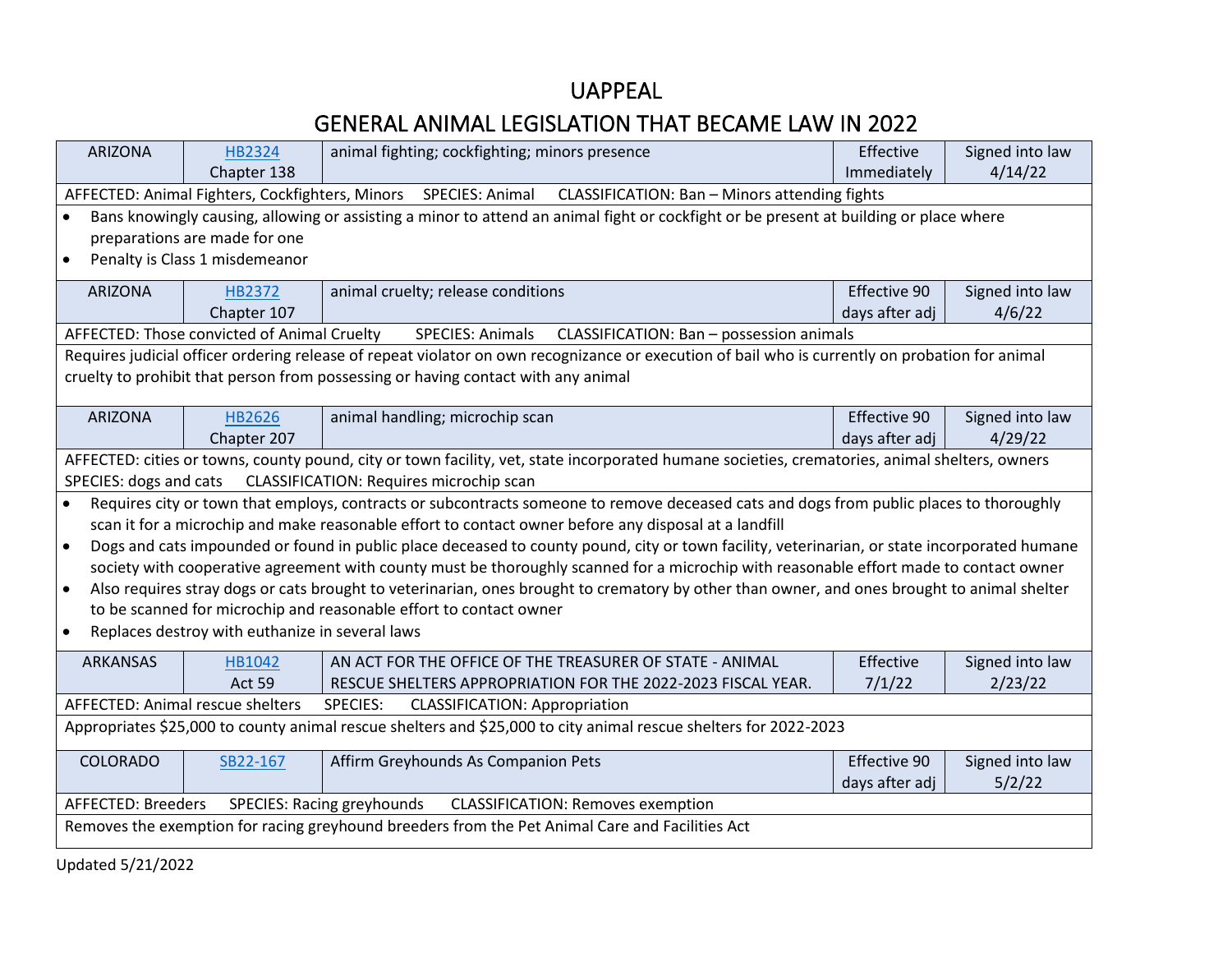| <b>IDAHO</b>                                                                                                                                              | H0559                                                 | Confined animal feeding operations                                                                                                            | Effective   | Signed into law |  |
|-----------------------------------------------------------------------------------------------------------------------------------------------------------|-------------------------------------------------------|-----------------------------------------------------------------------------------------------------------------------------------------------|-------------|-----------------|--|
|                                                                                                                                                           | Chapter 51                                            |                                                                                                                                               | Immediately | 3/16/22         |  |
|                                                                                                                                                           | AFFECTED: Confined animal feeding operations          | <b>SPECIES: NA</b><br><b>CLASSIFICATION: Creates fund</b>                                                                                     |             |                 |  |
|                                                                                                                                                           |                                                       | Creates Confined Animal Feeding Operations Improvement Fund and committee                                                                     |             |                 |  |
|                                                                                                                                                           |                                                       |                                                                                                                                               |             |                 |  |
| <b>IDAHO</b>                                                                                                                                              | H0720                                                 | Personhood, animals, objects                                                                                                                  | Effective   | Signed into law |  |
|                                                                                                                                                           | Chapter 322                                           |                                                                                                                                               | 7/1/22      | 3/31/22         |  |
| AFFECTED: All                                                                                                                                             | <b>SPECIES: Nonhuman animals</b>                      | CLASSIFICATION: Prohibits personhood of animals                                                                                               |             |                 |  |
| state                                                                                                                                                     |                                                       | Prohibits environmental elements, artificial intelligence, nonhuman animals, and inanimate objects from being granted personhood in the       |             |                 |  |
| $\bullet$                                                                                                                                                 |                                                       | Excludes legal persons in municipality, organization, corporation, or other legal or business entity before 7/1/22                            |             |                 |  |
| <b>INDIANA</b>                                                                                                                                            | HB 1013                                               | <b>State fossil</b>                                                                                                                           | Effective   | Signed into law |  |
|                                                                                                                                                           | Public Law 32                                         |                                                                                                                                               | 7/1/22      | 3/7/22          |  |
| <b>AFFECTED: All</b>                                                                                                                                      | SPECIES: Mastodon                                     | <b>CLASSIFICATION: Official state fossil</b>                                                                                                  |             |                 |  |
|                                                                                                                                                           | Designates mastodon as official state fossil          |                                                                                                                                               |             |                 |  |
| <b>INDIANA</b>                                                                                                                                            | HB 1021                                               | Horse racing veterinarians.                                                                                                                   | Effective   | Signed into law |  |
|                                                                                                                                                           | Public Law 111                                        |                                                                                                                                               | 7/1/22      | 3/14/22         |  |
|                                                                                                                                                           | AFFECTED: Horse racing veterinarians, racetracks      | <b>SPECIES: Racing horses</b><br>CLASSIFICATION: Expands definition of veterinarian                                                           |             |                 |  |
| $\bullet$                                                                                                                                                 |                                                       | Expands definition of horse racing veterinarian to include BOTH those with license or special permit from Indiana board of veterinary medical |             |                 |  |
|                                                                                                                                                           |                                                       | examiners to practice veterinary medicine in the state AND those exempt from licensing and appointed by commission to take or supervise       |             |                 |  |
|                                                                                                                                                           | take of biological samples if authorized at racetrack |                                                                                                                                               |             |                 |  |
| $\bullet$                                                                                                                                                 |                                                       | Allows veterinarians not licensed by the state to be appointed by commission to take or supervise take of biological samples of race horses   |             |                 |  |
|                                                                                                                                                           |                                                       |                                                                                                                                               |             |                 |  |
| <b>INDIANA</b>                                                                                                                                            | <b>HB 1148</b>                                        | Veterinary medicine.                                                                                                                          | Effective   | Signed into law |  |
|                                                                                                                                                           | Public Law 48                                         |                                                                                                                                               | 7/1/23      | 3/8/22          |  |
| <b>SPECIES: NA</b><br>CLASSIFICATION: Revises role and more<br>AFFECTED: State Veterinarian                                                               |                                                       |                                                                                                                                               |             |                 |  |
| Revises role of state veterinarian from secretary of board to state administrative officer<br>$\bullet$                                                   |                                                       |                                                                                                                                               |             |                 |  |
| Replaces board of veterinary medical examiners with board of veterinary medicine<br>$\bullet$                                                             |                                                       |                                                                                                                                               |             |                 |  |
| Creates Indiana Center for Animal Policy to coordinate the state board of animal health and board of veterinary medicine with state vet as<br>chair       |                                                       |                                                                                                                                               |             |                 |  |
| Requires center to 1) develop animal policy regarding healthy animals, safe food supply and diverse range of medical services, 2) facilitate<br>$\bullet$ |                                                       |                                                                                                                                               |             |                 |  |
|                                                                                                                                                           |                                                       | collaboration between the two on animal health and welfare enhancement, food safety and emergency preparedness programs, 3) streamline        |             |                 |  |
|                                                                                                                                                           |                                                       | investigations and enforcement between the two, 4) enhance ability of vets and state board to support regulatory missions, 5) engage in       |             |                 |  |
|                                                                                                                                                           |                                                       | outreach and education, and 6) safeguard against incompetent, dishonest, or unprincipled vet practice                                         |             |                 |  |
|                                                                                                                                                           |                                                       |                                                                                                                                               |             |                 |  |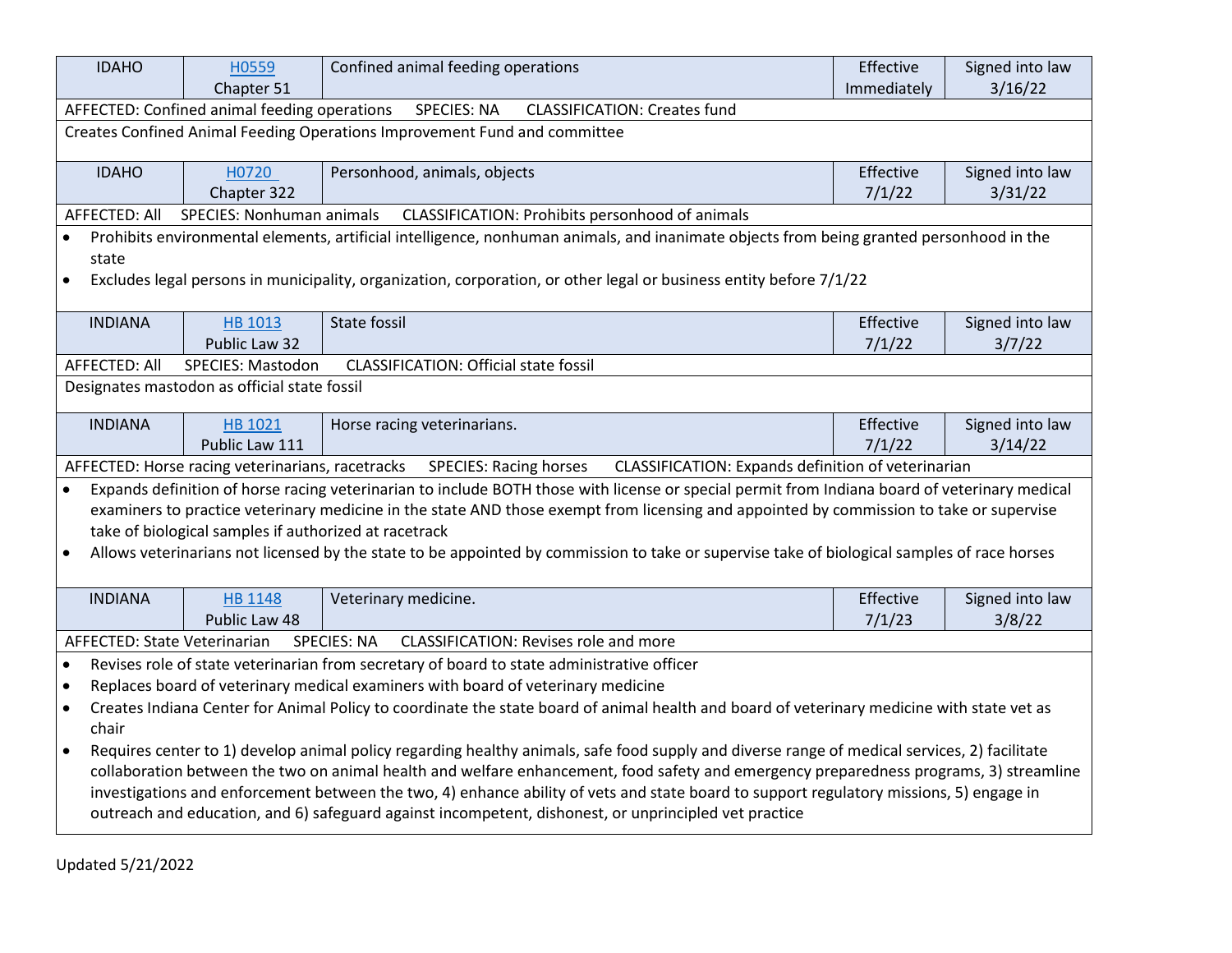| LOUISIANA                      | <b>HB842</b>                                     | ANIMALS/CRUELTY: Provides relative to liability for veterinary                                                                                    | Effective   | Signed into law |  |  |  |
|--------------------------------|--------------------------------------------------|---------------------------------------------------------------------------------------------------------------------------------------------------|-------------|-----------------|--|--|--|
|                                | Act 59                                           | professionals for the reporting of animal cruelty                                                                                                 | 8/1/22      | 5/17/22         |  |  |  |
| <b>AFFECTED: Veterinarians</b> | <b>SPECIES: NA</b>                               | <b>CLASSIFICATION: Exempt from liability</b>                                                                                                      |             |                 |  |  |  |
| $\bullet$                      |                                                  | State licensed veterinarians and veterinary technicians who in good faith reports reasonable belief of animal cruelty to commissioner, P.O.S.T.   |             |                 |  |  |  |
|                                |                                                  | certified animal control, law enforcement or prosecuting attorney are immune from civil liability or criminal prosecution                         |             |                 |  |  |  |
| $\bullet$                      |                                                  | Also makes them immune for releasing confidential information for a subpoena or court-ordered disclosure or with owner's written consent          |             |                 |  |  |  |
| LOUISIANA                      | <b>SB17</b>                                      | FEES/LICENSES/PERMITS: Provides for the distribution of fees                                                                                      | Effective   | Signed into law |  |  |  |
|                                | Act 2                                            | collected from the "Save the Honeybee" prestige license plate. (gov                                                                               | Immediately | 5/13/22         |  |  |  |
|                                |                                                  | sig)                                                                                                                                              |             |                 |  |  |  |
|                                | AFFECTED: Louisiana Beekeepers Association       | <b>SPECIES: Bees</b><br><b>CLASSIFICATION: License Plate Fees</b>                                                                                 |             |                 |  |  |  |
|                                |                                                  | Allows using annual royalty fee collected for Louisiana Beekeepers Association for special license plates to be used for financial aid for        |             |                 |  |  |  |
|                                |                                                  | postgraduate students enrolled as postsecondary institution working on honey bee projects                                                         |             |                 |  |  |  |
| <b>MAINE</b>                   | <b>HP 1395</b>                                   | An Act To Increase Maine's Veterinary Workforce                                                                                                   | Effective   | Signed into law |  |  |  |
|                                | Chapter 725                                      |                                                                                                                                                   | Immediately | 5/3/22          |  |  |  |
| AFFECTED: Veterinarians        |                                                  | SPECIES: Livestock, Others<br><b>CLASSIFICATION: Increases loans</b>                                                                              |             |                 |  |  |  |
|                                |                                                  | Increases loans issued from Maine Veterinary Medicine Loan Program to 8 loans annually with an aggregate of 32                                    |             |                 |  |  |  |
| $\bullet$                      |                                                  | At least half of loans and at least 2 must be to those likely to practice livestock veterinary medicine - may award to other vets if fewer        |             |                 |  |  |  |
| applicants                     |                                                  |                                                                                                                                                   |             |                 |  |  |  |
| $\bullet$                      |                                                  | Includes those interested in practicing in area with insufficient veterinary service (livestock or emergency and critical care) along with        |             |                 |  |  |  |
|                                | underserved geographic regions                   |                                                                                                                                                   |             |                 |  |  |  |
| $\bullet$                      | Increases loan to \$35,000 a year for 4 years    |                                                                                                                                                   |             |                 |  |  |  |
| $\bullet$                      |                                                  | Requires Finance Authority to provide annual report with number of applications and loans, amount disbursed, loan forgiveness awarded,            |             |                 |  |  |  |
|                                |                                                  | total vet students with loans, total veterinarians with loan forgiveness, current program participants working in veterinary specialty related to |             |                 |  |  |  |
|                                |                                                  | both livestock and emergency and critical care, number of participants in underserved geographic region, and location of each vet practice        |             |                 |  |  |  |
| $\bullet$                      | Appropriates \$220,000 for 2022-2023 for program |                                                                                                                                                   |             |                 |  |  |  |
|                                |                                                  |                                                                                                                                                   |             |                 |  |  |  |
|                                |                                                  |                                                                                                                                                   |             |                 |  |  |  |
|                                |                                                  |                                                                                                                                                   |             |                 |  |  |  |
|                                |                                                  |                                                                                                                                                   |             |                 |  |  |  |
|                                |                                                  |                                                                                                                                                   |             |                 |  |  |  |
|                                |                                                  |                                                                                                                                                   |             |                 |  |  |  |
|                                |                                                  |                                                                                                                                                   |             |                 |  |  |  |
|                                |                                                  |                                                                                                                                                   |             |                 |  |  |  |
|                                |                                                  |                                                                                                                                                   |             |                 |  |  |  |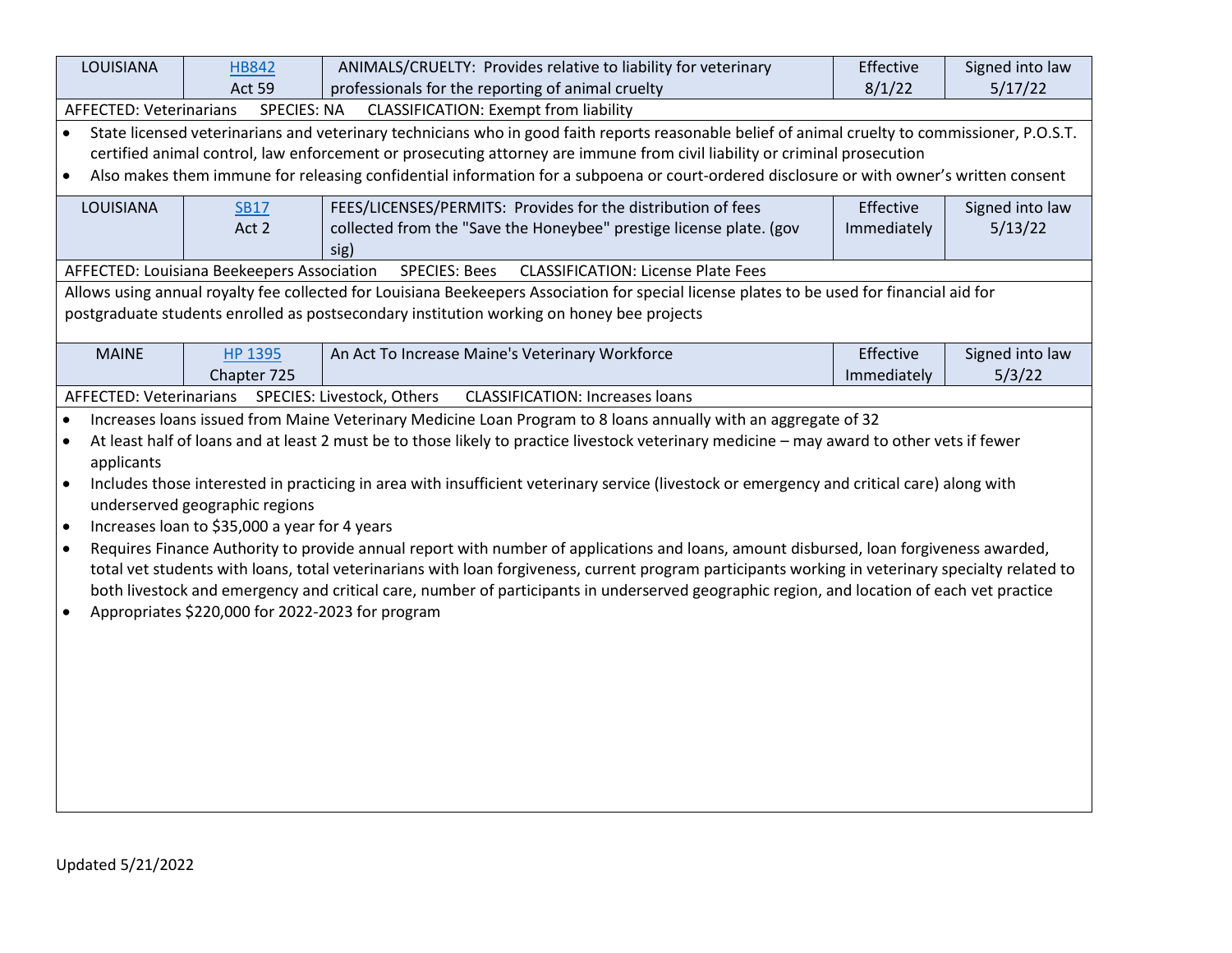|           | <b>MAINE</b>                                                                                                                                | <b>HP 1454</b>                                     |                                                                | An Act Related to Hunting Dogs and Civil Trespass                                                                                                              | Effective   | Signed into law |  |
|-----------|---------------------------------------------------------------------------------------------------------------------------------------------|----------------------------------------------------|----------------------------------------------------------------|----------------------------------------------------------------------------------------------------------------------------------------------------------------|-------------|-----------------|--|
|           |                                                                                                                                             | Chapter 580                                        |                                                                |                                                                                                                                                                | Immediately | 4/7/22          |  |
|           |                                                                                                                                             | AFFECTED: Hunters SPECIES: Hunting dogs            |                                                                | <b>CLASSIFICATION: New Permit; Revises Requirements</b>                                                                                                        |             |                 |  |
|           |                                                                                                                                             |                                                    |                                                                | BANS turning a hunting dog loose in pursuit of bear, coyote, bobcat, fox or raccoon 1) onto another person's property if landowner or agent                    |             |                 |  |
|           |                                                                                                                                             |                                                    |                                                                | personally communicated to handler that they do not want it released on their property OR property is posted under Title 17-A Section 402                      |             |                 |  |
|           |                                                                                                                                             |                                                    |                                                                | and they do not have permission, and 2) if hunting dog was previously on the property and handler notified in writing by law enforcement in                    |             |                 |  |
|           |                                                                                                                                             |                                                    | last 365 days the landowner does not permit hunting dogs there |                                                                                                                                                                |             |                 |  |
|           |                                                                                                                                             |                                                    |                                                                | Penalty if adjudicated of violation in past 365 days is civil fine of \$500-1000                                                                               |             |                 |  |
| $\bullet$ |                                                                                                                                             |                                                    |                                                                | 2 <sup>nd</sup> violation of civil trespass with hunting dog as listed above results in suspension of hunting license for 1 year                               |             |                 |  |
| $\bullet$ |                                                                                                                                             |                                                    |                                                                | Conviction or adjudication of civil trespass with hunting dog also results in revocation of new dog training and hunting period for 1 year for 1 <sup>st</sup> |             |                 |  |
|           |                                                                                                                                             | violation and 2 years for 2 <sup>nd</sup>          |                                                                |                                                                                                                                                                |             |                 |  |
| $\bullet$ |                                                                                                                                             | Creates new dog training and hunting permit - \$12 |                                                                |                                                                                                                                                                |             |                 |  |
|           |                                                                                                                                             |                                                    |                                                                | Required for those 16 or older to train a hunting dog or hunt with a hunting dog on bear, fox or raccoon                                                       |             |                 |  |
|           |                                                                                                                                             |                                                    |                                                                | Exempts those under supervision of licensed guide and those under 16 from permit                                                                               |             |                 |  |
|           |                                                                                                                                             |                                                    |                                                                | Penalty is civil violation of \$100-500 except 3 or more violations in last 5 years is Class E crime                                                           |             |                 |  |
| $\bullet$ |                                                                                                                                             |                                                    |                                                                | Hunting dogs after bear, coyote and bobcat must not only have a collar with name, address and phone, they must now have GPS tracker AND                        |             |                 |  |
|           |                                                                                                                                             |                                                    |                                                                | dogs after foxes and raccoon AND dogs being trained now need collar and GPS                                                                                    |             |                 |  |
| $\bullet$ |                                                                                                                                             |                                                    |                                                                | The 6 hunting dog limit on hunting coyotes and bobcats was expanded to include foxes and raccoons                                                              |             |                 |  |
| $\bullet$ |                                                                                                                                             |                                                    |                                                                | Allocates \$18,000 to Landowner Relations Fund for 2022-23 where the fees for the new permit are sent to                                                       |             |                 |  |
|           |                                                                                                                                             |                                                    |                                                                |                                                                                                                                                                |             |                 |  |
|           | <b>MAINE</b>                                                                                                                                | <b>SP 599</b>                                      |                                                                | An Act To Increase Funding for the Animal Welfare Fund by Increasing                                                                                           | Effective   | Signed into law |  |
|           |                                                                                                                                             | Chapter 696                                        | <b>Certain Fees</b>                                            |                                                                                                                                                                | Immediately | 5/2/22          |  |
|           |                                                                                                                                             | <b>AFFECTED: Commercial Feed Distributors</b>      | <b>SPECIES: NA</b>                                             | <b>CLASSIFICATION: Increase Fees; Revises Allocation of Fees</b>                                                                                               |             |                 |  |
| $\bullet$ |                                                                                                                                             |                                                    |                                                                | Revises allocation of fees collected from commercial feed distributors so 20% goes to General Fund and 80% to Animal Welfare Fund (was half                    |             |                 |  |
|           | and half)                                                                                                                                   |                                                    |                                                                |                                                                                                                                                                |             |                 |  |
| $\bullet$ | Allocates 80% of fees from dog licenses, facility licenses, municipal animal control and research to Animal Welfare Fund (was half)         |                                                    |                                                                |                                                                                                                                                                |             |                 |  |
| $\bullet$ | Revises compensation fees for animal shelters that hold seized animals until court determination: dogs and cats \$15/day (was \$5), females |                                                    |                                                                |                                                                                                                                                                |             |                 |  |
|           | with unweaned litters \$18/day (was \$8), equines \$20/day (was \$10), livestock except equines, fowl and rabbits \$5-20/day (was \$5-10)   |                                                    |                                                                |                                                                                                                                                                |             |                 |  |
| $\bullet$ | Allocates \$335,232 to Animal Welfare Fund for 2022-23                                                                                      |                                                    |                                                                |                                                                                                                                                                |             |                 |  |
|           |                                                                                                                                             |                                                    |                                                                |                                                                                                                                                                |             |                 |  |
|           |                                                                                                                                             |                                                    |                                                                |                                                                                                                                                                |             |                 |  |
|           |                                                                                                                                             |                                                    |                                                                |                                                                                                                                                                |             |                 |  |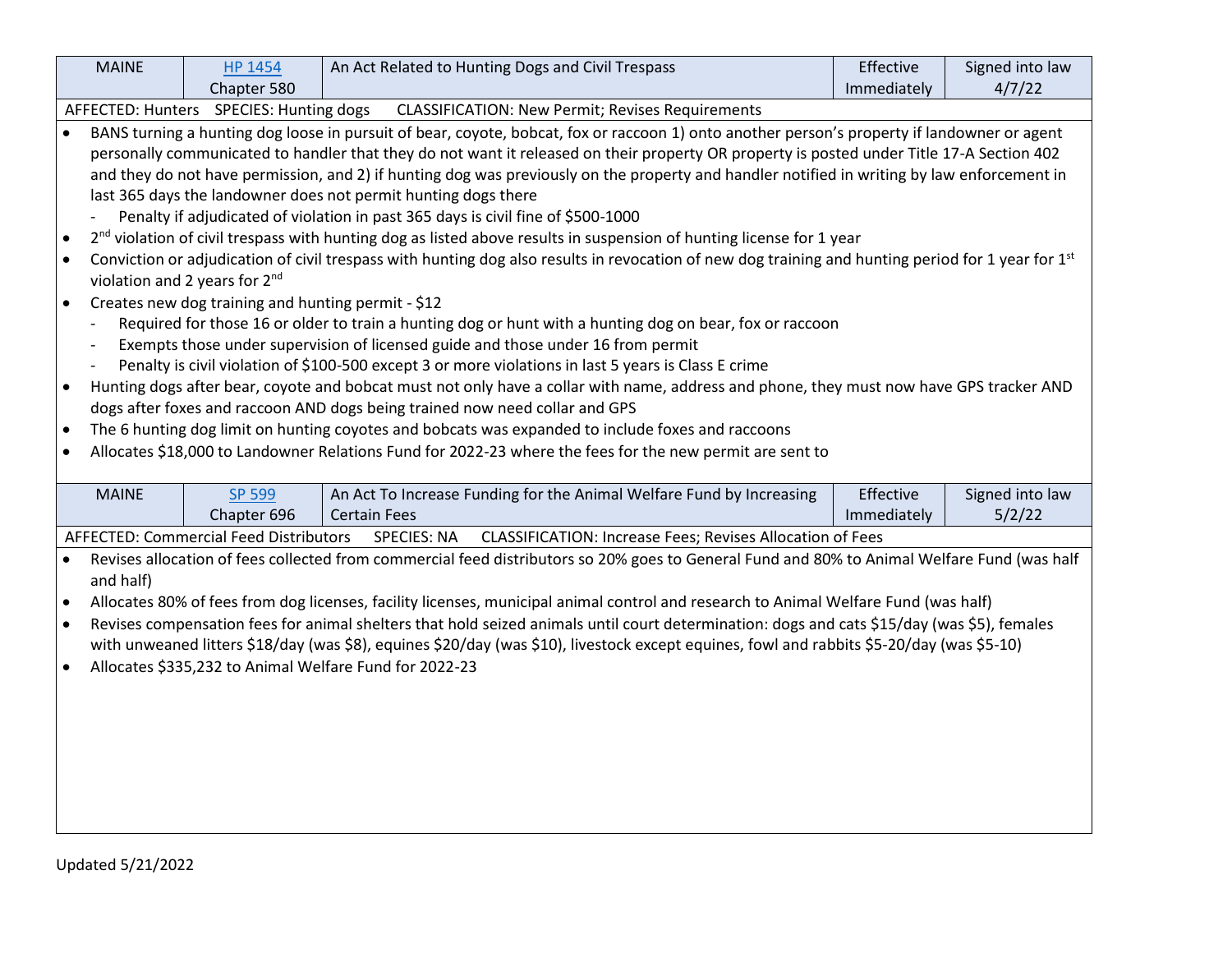| <b>MARYLAND</b>                                                             | <b>HB0016</b>                                                                                         | Crimes - Unattended Dogs - Extreme Weather Conditions and Heat                                                                              | Effective | Signed into law |  |  |
|-----------------------------------------------------------------------------|-------------------------------------------------------------------------------------------------------|---------------------------------------------------------------------------------------------------------------------------------------------|-----------|-----------------|--|--|
|                                                                             | Chapter 181                                                                                           |                                                                                                                                             | 10/1/22   | 4/21/22         |  |  |
|                                                                             | SB0044                                                                                                |                                                                                                                                             |           |                 |  |  |
|                                                                             | Chapter 182                                                                                           |                                                                                                                                             |           |                 |  |  |
| AFFECTED: Owners, Handlers                                                  |                                                                                                       | <b>SPECIES: Dogs</b><br>CLASSIFICATION: Ban - leaving outside without shelter                                                               |           |                 |  |  |
| $\bullet$                                                                   |                                                                                                       | BANS leaving dogs outside unattended for longer than 30 minutes without access to continuous suitable shelter during extreme weather        |           |                 |  |  |
|                                                                             |                                                                                                       | conditions (temps below 32F or during active winter or cold weather warning of NWS) and without suitable shelter or shade if temps 90F+     |           |                 |  |  |
| $\bullet$                                                                   |                                                                                                       | Penalty civil offense with warning for 1 <sup>st</sup> offense, \$500 for 2 <sup>nd</sup> offense, and \$1000 per subsequent offense        |           |                 |  |  |
| $\bullet$                                                                   |                                                                                                       | Exempts dogs actively and legally hunting, livestock herding or guarding, sledding, sporting or training                                    |           |                 |  |  |
| $\bullet$                                                                   | Defines sporting, suitable shade and suitable shelter                                                 |                                                                                                                                             |           |                 |  |  |
| $\bullet$                                                                   | Allows local governments to enact stricter laws                                                       |                                                                                                                                             |           |                 |  |  |
| <b>MARYLAND</b>                                                             | <b>HB0022</b>                                                                                         | Animal Welfare - Declawing Cats - Prohibited Acts                                                                                           | Effective | Signed into law |  |  |
|                                                                             | Chapter 178                                                                                           |                                                                                                                                             | 10/1/22   | 4/21/22         |  |  |
|                                                                             | SB0067                                                                                                |                                                                                                                                             |           |                 |  |  |
|                                                                             | Chapter 179                                                                                           |                                                                                                                                             |           |                 |  |  |
|                                                                             | AFFECTED: Veterinarians, Owners                                                                       | <b>SPECIES: Cats</b><br>CLASSIFICATION: Ban - declawing cats                                                                                |           |                 |  |  |
| $\bullet$                                                                   |                                                                                                       | Prohibits veterinary practitioners from performing declawing on cats except for therapeutic purposes (address physical or medical condition |           |                 |  |  |
|                                                                             | that affects health or well-being)                                                                    |                                                                                                                                             |           |                 |  |  |
| $\bullet$                                                                   |                                                                                                       | Allows Board to refuse, suspend or revoke veterinary application or license for willfully violating the declaw ban                          |           |                 |  |  |
| $\bullet$                                                                   | Excludes nail trimming, nail filing and nail caps                                                     |                                                                                                                                             |           |                 |  |  |
| $\bullet$                                                                   |                                                                                                       | Under criminal law, prohibits any person from performing declawing procedure on cat except therapeutic purposes with civil offense fine up  |           |                 |  |  |
|                                                                             |                                                                                                       | to \$1000 - enforced by state or local law enforcement or local animal control                                                              |           |                 |  |  |
| <b>MARYLAND</b>                                                             | HB0191                                                                                                | Department of Agriculture - Spay/Neuter Fund - Extension and Report                                                                         | Effective | Signed into law |  |  |
|                                                                             | Chapter 472                                                                                           |                                                                                                                                             | 6/1/22    | 5/16/22         |  |  |
| AFFECTED: All<br><b>SPECIES: NA</b><br><b>CLASSIFICATION: Law Extension</b> |                                                                                                       |                                                                                                                                             |           |                 |  |  |
| $\bullet$                                                                   | Extends spay/neuter fund law Chapter 561 and Chapter 562 to 19 years so they expire 9/30/2032         |                                                                                                                                             |           |                 |  |  |
|                                                                             | Requires department to include in Oct 2022 report the additional sources of revenue for the fund      |                                                                                                                                             |           |                 |  |  |
| <b>MARYLAND</b>                                                             | HB1062                                                                                                | Criminal Law - Animal Cruelty - Petition for Costs for Care of Seized                                                                       | Effective | Signed into law |  |  |
|                                                                             | Chapter 180                                                                                           | Animal                                                                                                                                      | 10/1/22   | 4/21/22         |  |  |
|                                                                             | <b>CLASSIFICATION: Allows care costs for seized animals</b><br>AFFECTED: Owners<br><b>SPECIES: NA</b> |                                                                                                                                             |           |                 |  |  |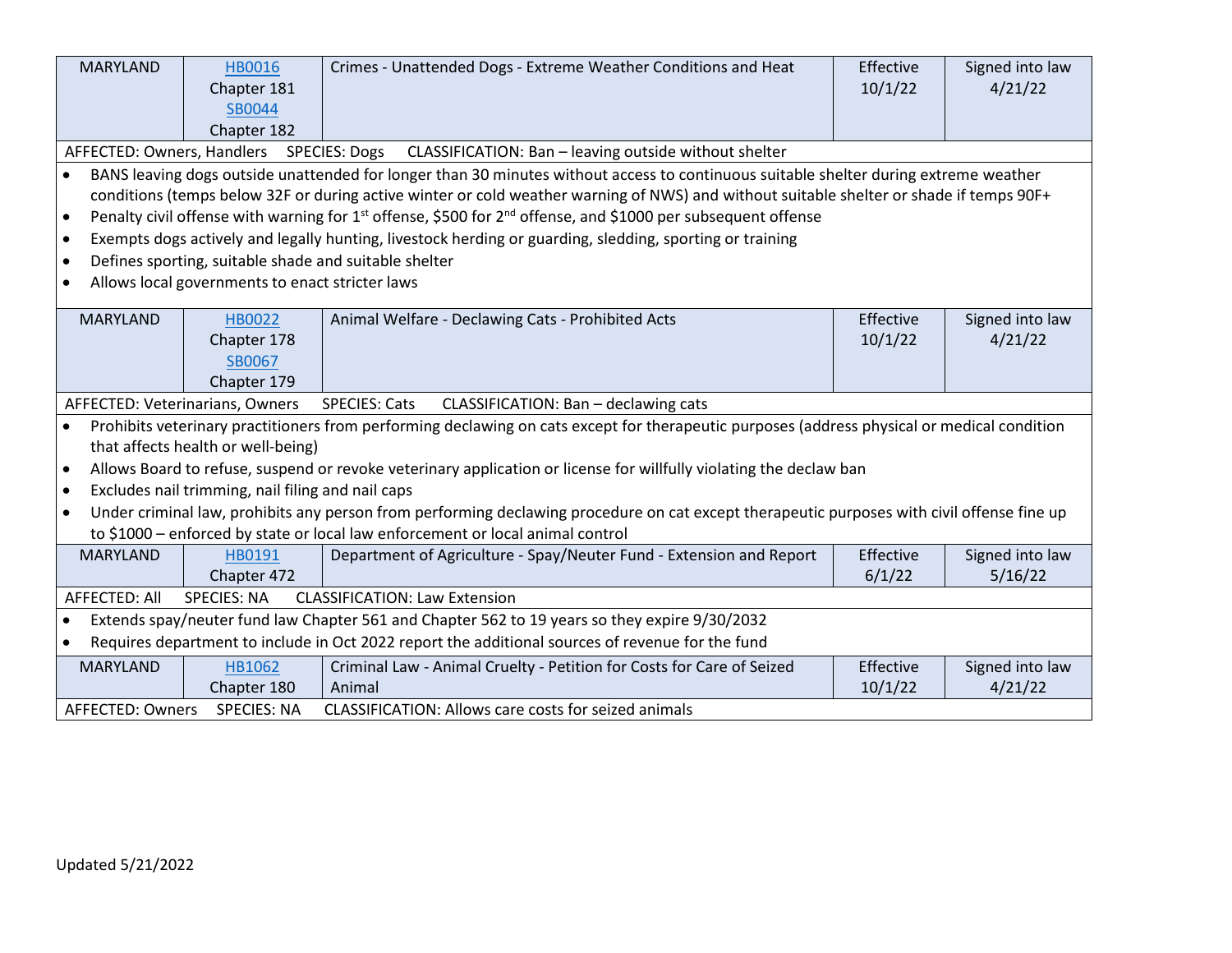|  | Revises the law regarding seizure of animals under animal cruelty law by replacing removal with seizure throughout |  |  |  |
|--|--------------------------------------------------------------------------------------------------------------------|--|--|--|
|--|--------------------------------------------------------------------------------------------------------------------|--|--|--|

- Requires person who seizes the animals to notify owner by personal service or certified mail within 24 hours, gives owner right to petition court for return if administrative remedy is not available, and requires person who seizes animal to provide instructions how to do so
- Strays are to be forfeited to person authorized to seize it but now requires trying to contact owner for 72 hours first
- Replaces prohibition on removing farm animals without vet recommendation to include seizure of livestock, poultry or dog actively engaged in livestock herding or guarding
- Adds that if owner petitions for return, a humane society agent, police officer or public official protecting animals may petition for costs of care of the seized animal until determination is made if petition is made 10-30 days after seizure
- Adds that for seized livestock NOT petitioned for return, the entities above may petition for continued possession and costs of care if petition is made 10-30 days after seizure
- Requires copy of petition for care costs be sent to owner within 7 days to mailing address, business address of council of record, or detention facility (if detained)
- Requires hearing scheduled 14-21 days to determine whether seizure was warranted, whether continued possession of petitioner is warranted, responsibility of owner of cost of care, and whether owner can own or possess new animals during criminal proceeding – must notify owner of hearing in 7 days
- Requires petitioner to demonstrate reasonable costs for care, seizure was warranted and continued possession by them is warranted AND gives owner opportunity to object to evidence and request alternative disposition of animal
- Requires decision of hearing in 5 days
- Care costs are limited to \$15/day/animal plus \$50/day/animal for necessary medical care
- If petitioner granted care costs, owner is liable for filing fees and care costs may petition for adjustment to amount
- If seizure found to be warranted, court may prohibit new animals until conclusion of criminal proceedings
- First payments start in 14 days after determination and then monthly starting 30 days after original payment which is held by clerk of court with petitioner only allowed to withdraw for actual costs – animal forfeited if not paid within 30 days
- Petitioner may 1) provide necessary care including euthanasia if determined necessary by vet to prevent suffering must notify owner before unless immediate euthanasia required and 2) transfer to another facility if court is notified first
- Care costs terminate if owner surrenders animal, animal is forfeited to petitioner or animal dies unused funds are returned to owner
- Petitioner immune from civil liability related to care except intentional misconduct or gross negligence resulting in death
- If owner acquitted and pays care, animal must be returned along with care costs paid; if convicted, animal is forfeited

| MARYLAND                                                                                                                                                                                                                                 | <b>SB0038</b>                                                                 | Public Safety - Fire and Rescue - Veterinary Care of Retired Fire and | Effective | Signed into law |  |  |
|------------------------------------------------------------------------------------------------------------------------------------------------------------------------------------------------------------------------------------------|-------------------------------------------------------------------------------|-----------------------------------------------------------------------|-----------|-----------------|--|--|
|                                                                                                                                                                                                                                          | Chapter 185                                                                   | Rescue K-9s                                                           | 10/1/22   | 4/21/22         |  |  |
|                                                                                                                                                                                                                                          | AFFECTED: Fire and Rescue Departments, Adopters SPECIES: Fire and Rescue Dogs |                                                                       |           |                 |  |  |
|                                                                                                                                                                                                                                          |                                                                               | CLASSIFICATION: Expands retired dog care to Fire and Rescue           |           |                 |  |  |
| Adds fire and rescue departments who retire dogs used in fire and rescue work must reimburse for veterinary care for those with written<br>agreement to take possession of the dog after $10/1/22$ – currently only includes police dogs |                                                                               |                                                                       |           |                 |  |  |
|                                                                                                                                                                                                                                          |                                                                               |                                                                       |           |                 |  |  |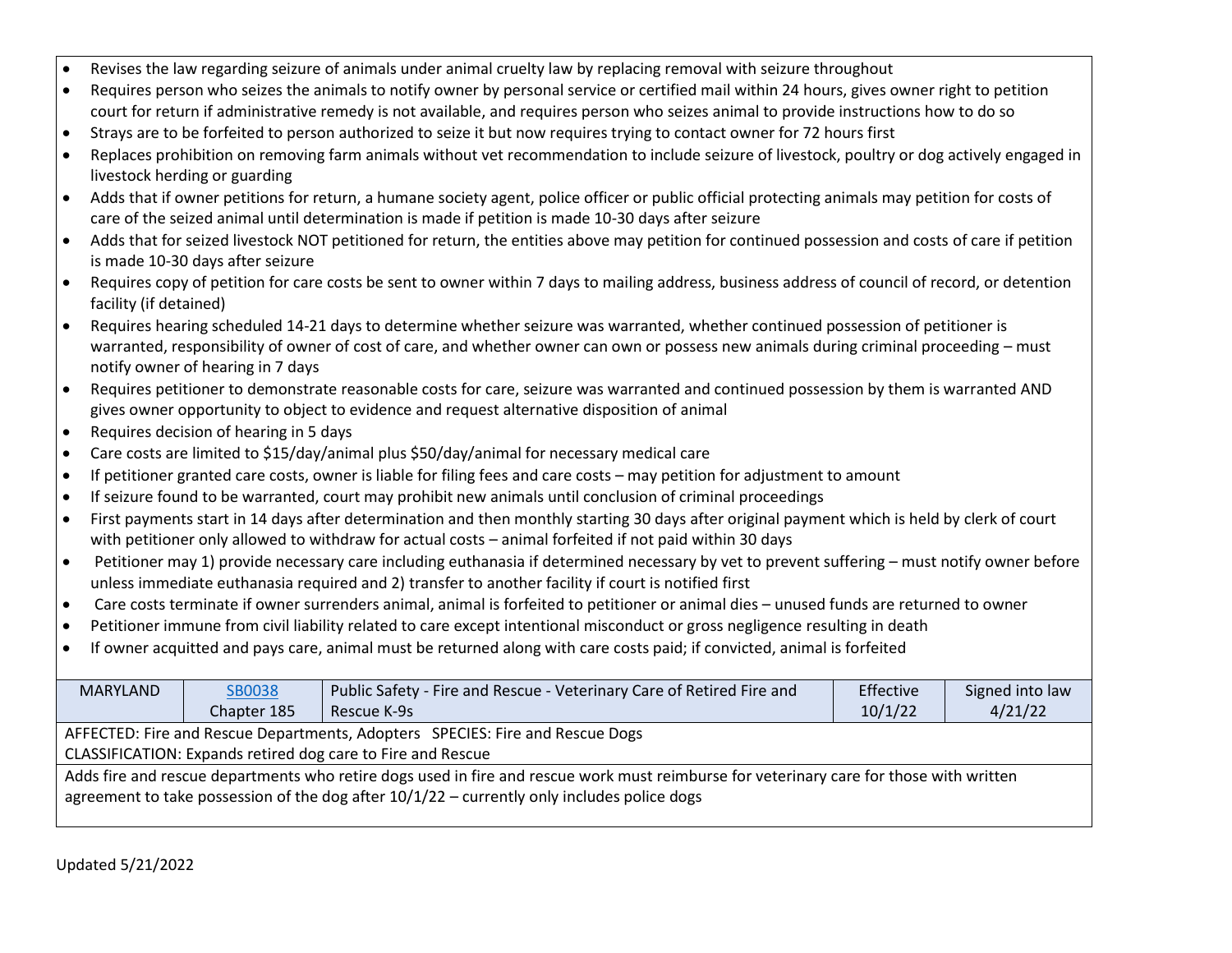| <b>MARYLAND</b>                                                                                                                                   | SB0206                                                                                                          | Department of Agriculture - Spay/Neuter Fund - Extension                                                                                        | Effective     | Signed into law |  |  |
|---------------------------------------------------------------------------------------------------------------------------------------------------|-----------------------------------------------------------------------------------------------------------------|-------------------------------------------------------------------------------------------------------------------------------------------------|---------------|-----------------|--|--|
|                                                                                                                                                   | Chapter 92                                                                                                      |                                                                                                                                                 | 6/1/22        | 4/12/22         |  |  |
| AFFECTED: All                                                                                                                                     | <b>SPECIES: NA</b>                                                                                              | <b>CLASSIFICATION: Law Extension</b>                                                                                                            |               |                 |  |  |
| $\bullet$                                                                                                                                         |                                                                                                                 | Extends spay/neuter fund law Chapter 561 and Chapter 562 to 19 years so they expire 9/30/2032                                                   |               |                 |  |  |
| Requires department to provide report about fund on 10/1/22 that includes spay/neuter programs not receiving support from fund, market            |                                                                                                                 |                                                                                                                                                 |               |                 |  |  |
|                                                                                                                                                   |                                                                                                                 | capacity for commercial feed brand name or product name of commercial feed fee increase, fee structure to implement in 5-10 years to            |               |                 |  |  |
|                                                                                                                                                   | enhance revenue, and additional sources of revenue                                                              |                                                                                                                                                 |               |                 |  |  |
| <b>MASSACHUSETTS</b>                                                                                                                              | An Act allowing humane transportation of K9 partners aka Nero's law<br>Effective at<br>Signed into law<br>S2573 |                                                                                                                                                 |               |                 |  |  |
|                                                                                                                                                   | Chapter 23                                                                                                      |                                                                                                                                                 | least 90 days | 2/15/22         |  |  |
|                                                                                                                                                   | AFFECTED: EMS, law enforcement SPECIES: K-9                                                                     | CLASSIFICATION: Requires transport of injured K-9                                                                                               |               |                 |  |  |
| $\bullet$                                                                                                                                         |                                                                                                                 | Requires EMS to provide emergency treatment to injured police dog in line of duty and transport it to veterinary facility as long as no person  |               |                 |  |  |
| needs such services                                                                                                                               |                                                                                                                 |                                                                                                                                                 |               |                 |  |  |
|                                                                                                                                                   |                                                                                                                 | Requires Department of public health and MA Veterinary Medical Association and department of state police's K9 unit to develop policies for     |               |                 |  |  |
|                                                                                                                                                   |                                                                                                                 | each region that includes EMS training for basic first aid and CPR (excludes advanced life support), safe handling procedures, ID of veterinary |               |                 |  |  |
|                                                                                                                                                   |                                                                                                                 | services that provide such care, decontamination of equipment, and sterilization of ambulance                                                   |               |                 |  |  |
|                                                                                                                                                   | Allows waiver if determined to be public safety risk                                                            |                                                                                                                                                 |               |                 |  |  |
| $\bullet$                                                                                                                                         |                                                                                                                 | EMS and additional personnel who in good faith render emergency services or transport to police dog are not personally liable for the care or   |               |                 |  |  |
|                                                                                                                                                   | for the veterinary services provided at vet facility                                                            |                                                                                                                                                 |               |                 |  |  |
|                                                                                                                                                   |                                                                                                                 |                                                                                                                                                 |               |                 |  |  |
| <b>MISSISSIPPI</b>                                                                                                                                | <b>HB1065</b>                                                                                                   | Nuissance animals; bring forward certain sections of law relating to.                                                                           | Effective     | Signed into law |  |  |
|                                                                                                                                                   |                                                                                                                 |                                                                                                                                                 | 7/1/22        | 4/14/22         |  |  |
| AFFECTED: All                                                                                                                                     | SPECIES: Wild Hogs                                                                                              | <b>CLASSIFICATION: Ban - Transport</b>                                                                                                          |               |                 |  |  |
|                                                                                                                                                   | BANS transport of live wild hogs in the state                                                                   |                                                                                                                                                 |               |                 |  |  |
| <b>MISSISSIPPI</b>                                                                                                                                | SB2029                                                                                                          | Laws that provide for camps for 4-H Club and that provide for the                                                                               | Effective     | Signed into law |  |  |
|                                                                                                                                                   |                                                                                                                 | maintenance of herds at state institutions; repeal.                                                                                             | 7/1/22        | 4/13/22         |  |  |
| AFFECTED: 4-H, Others                                                                                                                             | SPECIES: Livestock                                                                                              | <b>CLASSIFICATION: Repeals laws</b>                                                                                                             |               |                 |  |  |
|                                                                                                                                                   |                                                                                                                 | Repeals these laws: Section 37-113-29 (4-H Camp in Panola County), Section 37-113-31 (4-H camp in Madison County), Section 37-133-33 (beef      |               |                 |  |  |
| cattle foundation herds at MS State University of Agriculture and Applied Science), Section 37-133-37 (livestock inventory by state institutions) |                                                                                                                 |                                                                                                                                                 |               |                 |  |  |
| <b>NEBRASKA</b>                                                                                                                                   | LB829                                                                                                           | Change provisions relating to offenses against animals                                                                                          | Effective 3   | Signed into law |  |  |
|                                                                                                                                                   |                                                                                                                 |                                                                                                                                                 | months after  | 4/18/22         |  |  |
|                                                                                                                                                   |                                                                                                                 |                                                                                                                                                 | adjournment   |                 |  |  |
| AFFECTED:<br><b>SPECIES:</b><br><b>CLASSIFICATION:</b>                                                                                            |                                                                                                                 |                                                                                                                                                 |               |                 |  |  |
| Amends violation of animal offenses so that any person with felony conviction is prohibited from owning an animal for 5-15 years (updates to      |                                                                                                                 |                                                                                                                                                 |               |                 |  |  |
| reflect law already passed)                                                                                                                       |                                                                                                                 |                                                                                                                                                 |               |                 |  |  |
| Gives prosecuting attorney 10 business days to file application for hearing to determine disposition on seized animal<br>$\bullet$                |                                                                                                                 |                                                                                                                                                 |               |                 |  |  |
|                                                                                                                                                   | Updated 5/21/2022                                                                                               |                                                                                                                                                 |               |                 |  |  |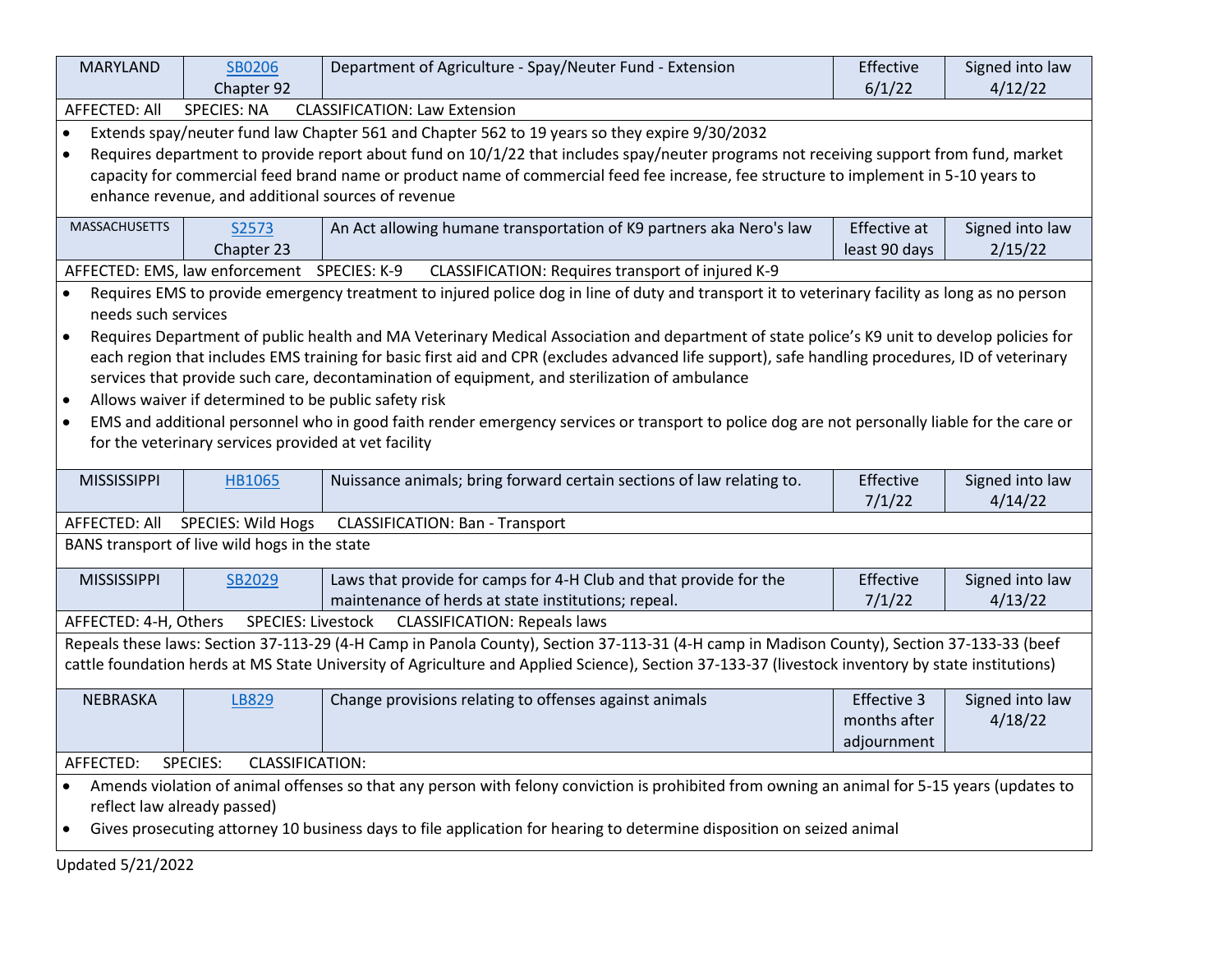| NEBRASKA                                                                                                                                        | <b>LB848</b>                            | Change provisions of the Animal Health and Disease Control Act                                                                                  | Effective 3  | Signed into law |  |
|-------------------------------------------------------------------------------------------------------------------------------------------------|-----------------------------------------|-------------------------------------------------------------------------------------------------------------------------------------------------|--------------|-----------------|--|
|                                                                                                                                                 |                                         | relating to catastrophic livestock mortality                                                                                                    | months after | 4/18/22         |  |
|                                                                                                                                                 |                                         |                                                                                                                                                 | adjournment  |                 |  |
| AFFECTED: Owners                                                                                                                                | SPECIES: Livestock                      | <b>CLASSIFICATION: Changes Authority</b>                                                                                                        |              |                 |  |
| $\bullet$                                                                                                                                       |                                         | Gives department authority to support planning and assistance with catastrophic livestock mortality disposal when funds are available           |              |                 |  |
| $\bullet$                                                                                                                                       |                                         | Requires owner to dispose of body of dead animal resulting from disease, natural disaster or emergency event resulting in catastrophic          |              |                 |  |
|                                                                                                                                                 |                                         | livestock mortality or euthanasia to location designated by county or local emergency management                                                |              |                 |  |
|                                                                                                                                                 |                                         |                                                                                                                                                 |              |                 |  |
| NEBRASKA                                                                                                                                        | <b>LB851</b>                            | Change enforcement procedures and redefine terms related to certain                                                                             | Effective 3  | Signed into law |  |
|                                                                                                                                                 |                                         | crimes involving animals                                                                                                                        | months after | 4/18/22         |  |
|                                                                                                                                                 |                                         |                                                                                                                                                 | adjournment  |                 |  |
|                                                                                                                                                 | AFFECTED: Owners, Animal Abusers        | CLASSIFICATION: Expands Definition; Require Investigation<br><b>SPECIES: NA</b>                                                                 |              |                 |  |
|                                                                                                                                                 |                                         | Includes kicking, hitting or striking animals to definition of cruelly mistreat                                                                 |              |                 |  |
| $\bullet$                                                                                                                                       |                                         | Repeated beating now includes successive strikes causing illness to animal                                                                      |              |                 |  |
| $\bullet$                                                                                                                                       |                                         | Requires law enforcement who has reason to believe animal is abandoned or cruelly neglected or mistreated to promptly investigate and may       |              |                 |  |
|                                                                                                                                                 | issue citation in lieu of making arrest |                                                                                                                                                 |              |                 |  |
|                                                                                                                                                 |                                         |                                                                                                                                                 |              |                 |  |
| <b>NEW</b>                                                                                                                                      | HB 1327                                 | including diabetes in the conditions listed for eligibility for a service                                                                       | Effective    | Signed into law |  |
| <b>HAMPSHIRE</b>                                                                                                                                | Chapter 26                              | dog.                                                                                                                                            | 6/17/22      | 4/18/22         |  |
| AFFECTED: Those with Diabetes                                                                                                                   |                                         | <b>SPECIES: Service Dogs</b><br><b>CLASSIFICATION: Expands Eligibility</b>                                                                      |              |                 |  |
|                                                                                                                                                 |                                         | Includes dogs that alert people with diabetes to change in blood sugar levels to service dogs                                                   |              |                 |  |
|                                                                                                                                                 |                                         |                                                                                                                                                 |              |                 |  |
| <b>NEW</b>                                                                                                                                      | <b>SB 17</b>                            | AN ACT relative to permitting dogs in outdoor dining areas of                                                                                   | Effective    | Signed into law |  |
| <b>HAMPSHIRE</b>                                                                                                                                | Chapter 3                               | restaurants.                                                                                                                                    | 4/24/22      | 2/23/22         |  |
| AFFECTED: Owners, Restaurants                                                                                                                   |                                         | <b>SPECIES: Dogs</b><br>CLASSIFICATION: Legalize - Dogs at Outdoor Dining                                                                       |              |                 |  |
|                                                                                                                                                 |                                         | Allows restaurants to permit dogs in outdoor dining area if exterior access, all food prepared and utensils stored inside, store owner displays |              |                 |  |
| sign at entrances with listed text, dog owners control dog and keep dog on ground and out of aisles and do not allow dog to eat or drink on     |                                         |                                                                                                                                                 |              |                 |  |
| glasses, plates or utensils, staff does not pet or play with dog, store owner asks dog owner to remove any threatening or aggressive dog, store |                                         |                                                                                                                                                 |              |                 |  |
| owner calls 911 for dog bites or injuries, outdoor area is cleaned and sanitized, and dogs are not in food prep or production areas             |                                         |                                                                                                                                                 |              |                 |  |
| Excludes service animals<br>$\bullet$                                                                                                           |                                         |                                                                                                                                                 |              |                 |  |
| Allows municipality to pass ban<br>$\bullet$                                                                                                    |                                         |                                                                                                                                                 |              |                 |  |
|                                                                                                                                                 |                                         |                                                                                                                                                 |              |                 |  |
|                                                                                                                                                 |                                         |                                                                                                                                                 |              |                 |  |
|                                                                                                                                                 |                                         |                                                                                                                                                 |              |                 |  |
|                                                                                                                                                 |                                         |                                                                                                                                                 |              |                 |  |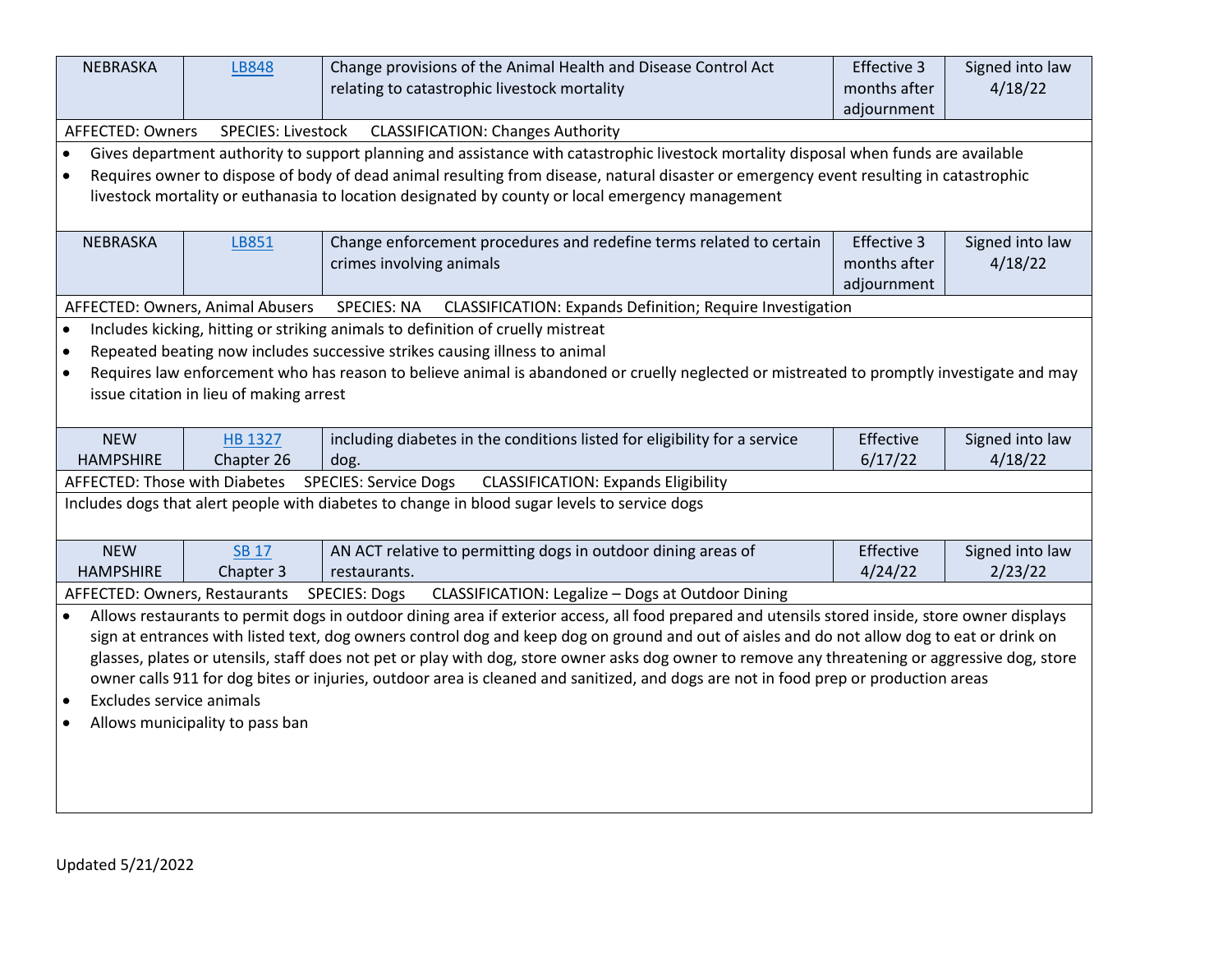| <b>NEW MEXICO</b>                                                                                                                          | <b>HB 56</b>                                                                                                    | TEMPORARY VETERINARY PERMITS                                                                                                                     | Effective 90        | Signed into law |  |  |
|--------------------------------------------------------------------------------------------------------------------------------------------|-----------------------------------------------------------------------------------------------------------------|--------------------------------------------------------------------------------------------------------------------------------------------------|---------------------|-----------------|--|--|
|                                                                                                                                            | Chapter 8                                                                                                       |                                                                                                                                                  | days after adj      | 2/28/22         |  |  |
|                                                                                                                                            | AFFECTED: Nonresident Veterinarian                                                                              | <b>SPECIES: NA</b><br><b>CLASSIFICATION: Revises Permit</b>                                                                                      |                     |                 |  |  |
| $\bullet$                                                                                                                                  |                                                                                                                 | Revises temporary permit for nonresident veterinarians to clarify it only allows 2 total 60-day permits                                          |                     |                 |  |  |
| $\bullet$                                                                                                                                  |                                                                                                                 | Allows temporary permit for nonresident vets employed by or contracted with state, municipality or county to provide veterinary services at      |                     |                 |  |  |
|                                                                                                                                            |                                                                                                                 | nationally accredited zoo or aquarium in the state to last 6 months with 2 total permits                                                         |                     |                 |  |  |
|                                                                                                                                            |                                                                                                                 |                                                                                                                                                  |                     |                 |  |  |
| <b>NEW MEXICO</b>                                                                                                                          | <b>HM 24</b>                                                                                                    | DEVELOP PLAN TO SAVE ADOPTABLE DOGS & CATS                                                                                                       | Effective           | Passed House    |  |  |
|                                                                                                                                            |                                                                                                                 |                                                                                                                                                  |                     | 2/17/22         |  |  |
|                                                                                                                                            | AFFECTED: Animal Shelter, County Managers, Others                                                               | SPECIES: Adoptable Cats and Dogs<br>CLASSIFICATION: Request for adoption plan                                                                    |                     |                 |  |  |
|                                                                                                                                            |                                                                                                                 | Request county managers and interested parties to convene task force to develop comprehensive plan to save adoptable cats and dogs in            |                     |                 |  |  |
| shelters                                                                                                                                   |                                                                                                                 |                                                                                                                                                  |                     |                 |  |  |
| $\bullet$                                                                                                                                  |                                                                                                                 | Set goal to save all adoptable cats and dogs at NM shelters and humane societies by 12/31/25                                                     |                     |                 |  |  |
| $\bullet$                                                                                                                                  |                                                                                                                 | Request county managers, animal welfare organizations, and interested parties to develop comprehensive plan on reaching goal and submit to       |                     |                 |  |  |
|                                                                                                                                            | interim committee by 5/1/22                                                                                     |                                                                                                                                                  |                     |                 |  |  |
| $\bullet$                                                                                                                                  |                                                                                                                 | Request copies of this memorial to be sent to counties and humane society officers                                                               |                     |                 |  |  |
|                                                                                                                                            |                                                                                                                 |                                                                                                                                                  |                     |                 |  |  |
| <b>NEW YORK</b>                                                                                                                            | S07783                                                                                                          | Relates to the prohibition of the slaughter of race horses and race                                                                              | Effective           | Signed into law |  |  |
|                                                                                                                                            |                                                                                                                 | horse breeding stock                                                                                                                             | <b>When Similar</b> | 2/24/22         |  |  |
|                                                                                                                                            |                                                                                                                 |                                                                                                                                                  | Laws Take           |                 |  |  |
|                                                                                                                                            |                                                                                                                 |                                                                                                                                                  | Effect              |                 |  |  |
| AFFECTED: Owners                                                                                                                           | <b>SPECIES: Race Horses</b>                                                                                     | <b>CLASSIFICATION: Revises prohibition</b>                                                                                                       |                     |                 |  |  |
|                                                                                                                                            |                                                                                                                 | Revises so that owners of race horses that raced in state or were used for breeding after 1/1/2022 are NOT liable for violation of the slaughter |                     |                 |  |  |
|                                                                                                                                            |                                                                                                                 | prohibition if proper documentation that it was transferred to another owner with no financial or familial relationship                          |                     |                 |  |  |
|                                                                                                                                            |                                                                                                                 |                                                                                                                                                  |                     |                 |  |  |
|                                                                                                                                            |                                                                                                                 |                                                                                                                                                  |                     |                 |  |  |
| <b>NEW YORK</b>                                                                                                                            | S07851                                                                                                          | Relates to the thoroughbred breeding and development fund                                                                                        | Effective           | Signed into law |  |  |
|                                                                                                                                            | Chapter 199                                                                                                     |                                                                                                                                                  | Immediately         | 5/9/22          |  |  |
|                                                                                                                                            | <b>SPECIES: Thoroughbred Horses</b><br><b>CLASSIFICATION: Extends expiration</b><br><b>AFFECTED: Racetracks</b> |                                                                                                                                                  |                     |                 |  |  |
| Extends expiration of racing, pari-mutuel wagering and breeding law relating to the state thoroughbred breeding and development fund to 12 |                                                                                                                 |                                                                                                                                                  |                     |                 |  |  |
| years after commencement of video lottery facility at Aqueduct racetrack                                                                   |                                                                                                                 |                                                                                                                                                  |                     |                 |  |  |
|                                                                                                                                            |                                                                                                                 |                                                                                                                                                  |                     |                 |  |  |
|                                                                                                                                            |                                                                                                                 |                                                                                                                                                  |                     |                 |  |  |
|                                                                                                                                            |                                                                                                                 |                                                                                                                                                  |                     |                 |  |  |
|                                                                                                                                            |                                                                                                                 |                                                                                                                                                  |                     |                 |  |  |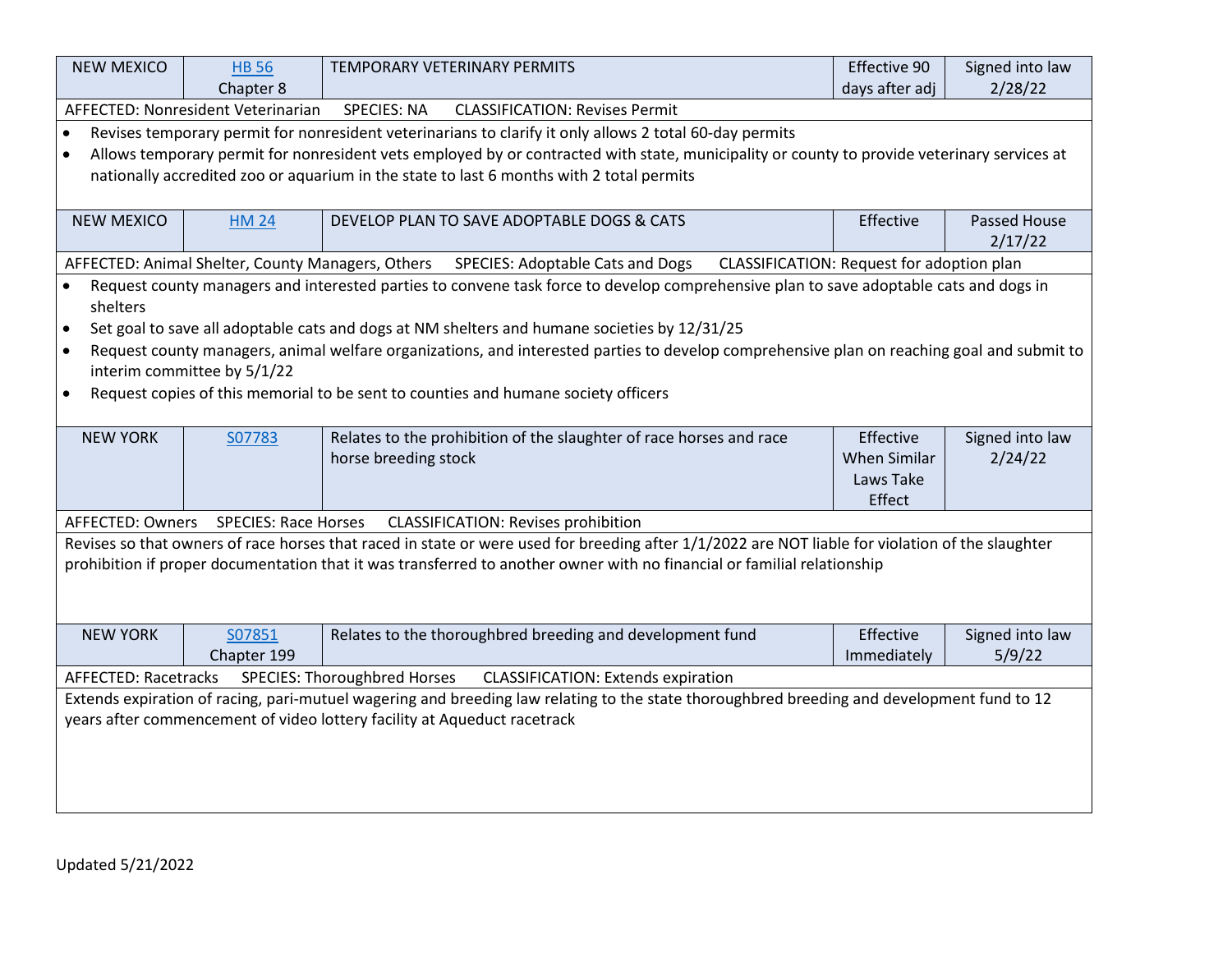| <b>OKLAHOMA</b>                                                                                                                                   | HB3430                                    | Agriculture; swine show testing; effective date.                                                                                                       | Effective   | Signed into law            |  |  |  |
|---------------------------------------------------------------------------------------------------------------------------------------------------|-------------------------------------------|--------------------------------------------------------------------------------------------------------------------------------------------------------|-------------|----------------------------|--|--|--|
|                                                                                                                                                   |                                           |                                                                                                                                                        | 11/1/22     | 4/21/22                    |  |  |  |
|                                                                                                                                                   | AFFECTED: Swine Exhibitions, Sales, Shows | <b>SPECIES: Swine</b><br>CLASSIFICATION: New ID and testing requirements                                                                               |             |                            |  |  |  |
| Requires swine at exhibitions, sales or shows to have federal premises identification number or state location identification number<br>$\bullet$ |                                           |                                                                                                                                                        |             |                            |  |  |  |
| $\bullet$                                                                                                                                         |                                           | Requires ID of swine during testing with both ears notched or 840 USDA button-type ear tag - untested exhibition swine from validated-                 |             |                            |  |  |  |
| qualified herd need same                                                                                                                          |                                           |                                                                                                                                                        |             |                            |  |  |  |
| $\bullet$                                                                                                                                         |                                           | Requires OK swine to have negative brucellosis and pseudorabies test after May 15 each year for fall exhibit and after Nov 10 for spring               |             |                            |  |  |  |
|                                                                                                                                                   |                                           | exhibits plus official test chart or certificate of veterinary inspection                                                                              |             |                            |  |  |  |
| $\bullet$                                                                                                                                         |                                           | Requires out-of-state swine to meet requirements of transitional production swine import                                                               |             |                            |  |  |  |
| $\bullet$                                                                                                                                         |                                           | Requires swine from V/Q herd to be exhibited by immediate family member of herd AND have herd number, quarterly test date, and official ID             |             |                            |  |  |  |
|                                                                                                                                                   | on certificate of veterinary inspection   |                                                                                                                                                        |             |                            |  |  |  |
| SOUTH                                                                                                                                             |                                           | revise provisions regarding livestock identification.                                                                                                  |             | Signed into law            |  |  |  |
| <b>DAKOTA</b>                                                                                                                                     | <b>HB 1096</b>                            |                                                                                                                                                        |             | 3/24/22                    |  |  |  |
| AFFECTED: Owners                                                                                                                                  | <b>SPECIES: Livestock</b>                 | <b>CLASSIFICATION: Revises Livestock Identification</b>                                                                                                |             |                            |  |  |  |
|                                                                                                                                                   |                                           | Allows owners to identify livestock using methods in 9 C.F.R. part 86 of 2013 or other methods adopted by board                                        |             |                            |  |  |  |
|                                                                                                                                                   |                                           |                                                                                                                                                        |             |                            |  |  |  |
|                                                                                                                                                   |                                           |                                                                                                                                                        | Effective   |                            |  |  |  |
| <b>TENNESSEE</b>                                                                                                                                  | <b>HB 213</b><br>Pub. Ch. 926             | Veterinarians - As introduced, authorizes members of the board of<br>veterinary medical examiners to be reappointed for successive terms;              | 7/1/22      | Signed into law<br>4/29/22 |  |  |  |
|                                                                                                                                                   |                                           | clarifies the definition of "veterinary facility". - Amends TCA Title 63,                                                                              |             |                            |  |  |  |
|                                                                                                                                                   |                                           | Chapter 12 and Title 68, Chapter 8.                                                                                                                    |             |                            |  |  |  |
|                                                                                                                                                   |                                           | AFFECTED: Board of Veterinary Medical Examiners; Veterinarians<br>CLASSIFICATION: Revises board terms; Revises definition<br><b>SPECIES: NA</b>        |             |                            |  |  |  |
| $\bullet$                                                                                                                                         |                                           | Allows member of the board of veterinary medical examiners to be reappointed for successive terms                                                      |             |                            |  |  |  |
| $\bullet$                                                                                                                                         |                                           | Simplifies definition of veterinary facility from listing and defining various types to a simple definition of "a building, place, or mobile unit from |             |                            |  |  |  |
|                                                                                                                                                   |                                           | which the practice of veterinary medicine is conducted"                                                                                                |             |                            |  |  |  |
|                                                                                                                                                   |                                           |                                                                                                                                                        |             |                            |  |  |  |
| <b>TENNESSEE</b>                                                                                                                                  | SB1731                                    | Sunset Laws - As introduced, extends the Tennessee equine health                                                                                       | Effective   | Signed into law            |  |  |  |
|                                                                                                                                                   | Chapter 638                               | advisory commission to June 30, 2026                                                                                                                   | Immediately | 3/11/22                    |  |  |  |
| AFFECTED: Equine health advisory commission SPECIES: Equines<br>CLASSIFICATION: Extends commission expiration                                     |                                           |                                                                                                                                                        |             |                            |  |  |  |
| Removes Tennessee equine health advisory commission from list of entities expiring 6/30/22 and adds it to the list of ones expiring 6/30/26       |                                           |                                                                                                                                                        |             |                            |  |  |  |
|                                                                                                                                                   |                                           |                                                                                                                                                        |             |                            |  |  |  |
|                                                                                                                                                   |                                           |                                                                                                                                                        |             |                            |  |  |  |
|                                                                                                                                                   |                                           |                                                                                                                                                        |             |                            |  |  |  |
|                                                                                                                                                   |                                           |                                                                                                                                                        |             |                            |  |  |  |
|                                                                                                                                                   |                                           |                                                                                                                                                        |             |                            |  |  |  |
|                                                                                                                                                   |                                           |                                                                                                                                                        |             |                            |  |  |  |
|                                                                                                                                                   |                                           |                                                                                                                                                        |             |                            |  |  |  |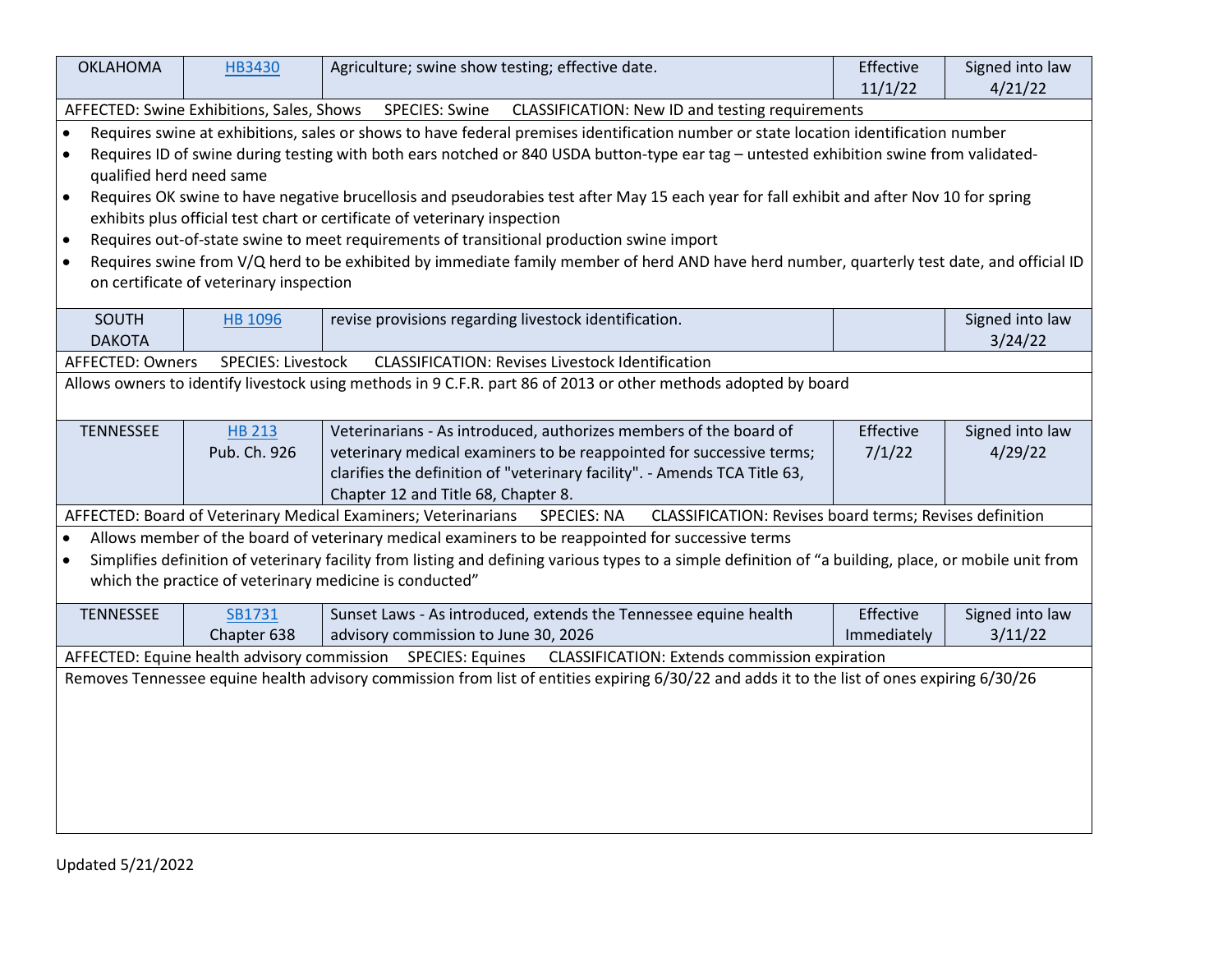| <b>UTAH</b>                                                                                                                                              | H.B. 175                                                                                                                              | <b>Protection of Animals Amendments</b>                                                                                                          | Effective           | Signed into law |  |  |
|----------------------------------------------------------------------------------------------------------------------------------------------------------|---------------------------------------------------------------------------------------------------------------------------------------|--------------------------------------------------------------------------------------------------------------------------------------------------|---------------------|-----------------|--|--|
|                                                                                                                                                          | Chapter 142                                                                                                                           |                                                                                                                                                  | 5/4/22              | 3/22/22         |  |  |
|                                                                                                                                                          |                                                                                                                                       | AFFECTED: Owners, Abusers, Stalkers SPECIES: Household animals CLASSIFICATION: Protects animals under stalking and domestic violence laws        |                     |                 |  |  |
| $\bullet$                                                                                                                                                | Under stalking, includes significant mental or psychological suffering from harm to an animal to the definition of emotional distress |                                                                                                                                                  |                     |                 |  |  |
| $\bullet$                                                                                                                                                | Defines household animal as tamed and kept as pet                                                                                     |                                                                                                                                                  |                     |                 |  |  |
| $\bullet$                                                                                                                                                |                                                                                                                                       | Adds space on Dating Violence Protective Order and Cohabitant Abuse Protective Orders to indicate whether household animal is requested          |                     |                 |  |  |
| $\bullet$                                                                                                                                                |                                                                                                                                       | Dating violence protective orders and Cohabitant abuse protective orders - adds prohibiting person from physically injuring, threatening to      |                     |                 |  |  |
|                                                                                                                                                          |                                                                                                                                       | injure or taking possession of household animal owned by petitioner AND prohibiting person from physically injuring or threatening to injure     |                     |                 |  |  |
|                                                                                                                                                          |                                                                                                                                       | household animals owned by petitioner to items court may grant relief for without notice                                                         |                     |                 |  |  |
|                                                                                                                                                          |                                                                                                                                       |                                                                                                                                                  |                     |                 |  |  |
| <b>UTAH</b>                                                                                                                                              | SB0017                                                                                                                                | <b>Grazing Advisory Board Amendments</b>                                                                                                         | Effective<br>5/4/22 | Signed into law |  |  |
|                                                                                                                                                          | Chapter 084<br>AFFECTED: State Grazing Advisory Board                                                                                 |                                                                                                                                                  |                     | 3/21/22         |  |  |
|                                                                                                                                                          |                                                                                                                                       | SPECIES: Livestock<br>CLASSIFICATION: Name change; Extends board expiration                                                                      |                     |                 |  |  |
|                                                                                                                                                          |                                                                                                                                       | Revises name of State Grazing Advisory Board to Utah Grazing Improvement Program Advisory Board                                                  |                     |                 |  |  |
| Extends board to 7/1/32                                                                                                                                  |                                                                                                                                       |                                                                                                                                                  |                     |                 |  |  |
| <b>UTAH</b>                                                                                                                                              | S.B. 209                                                                                                                              | Veterinarian Regulations Amendments                                                                                                              | Effective           | Signed into law |  |  |
|                                                                                                                                                          | Chapter 103                                                                                                                           |                                                                                                                                                  | 5/4/22              | 3/21/22         |  |  |
| AFFECTED: Veterinarians; Owners                                                                                                                          |                                                                                                                                       | <b>SPECIES: NA</b><br>CLASSIFICATION: Allows discussion by vets                                                                                  |                     |                 |  |  |
|                                                                                                                                                          |                                                                                                                                       | Excludes from unprofessional conduct when veterinarians discuss the effect of industrial hemp or cannabis product on an animal to the owner      |                     |                 |  |  |
| <b>VIRGINIA</b>                                                                                                                                          | <b>HB 523</b>                                                                                                                         | relating to pet shops; notice of deceased animals.                                                                                               | Effective           | Signed into law |  |  |
|                                                                                                                                                          | Chapter 273                                                                                                                           |                                                                                                                                                  | 7/1/22              | 4/8/22          |  |  |
| AFFECTED: Pet Shops                                                                                                                                      | <b>SPECIES: Cats and Dogs</b>                                                                                                         | <b>CLASSIFICATION: Requires Reporting Deaths</b>                                                                                                 |                     |                 |  |  |
|                                                                                                                                                          |                                                                                                                                       | Requires pet shops to keep records of anytime a cat or dog in their possession dies or is euthanized for 2 years AND show them to animal control |                     |                 |  |  |
| and inspectors                                                                                                                                           |                                                                                                                                       |                                                                                                                                                  |                     |                 |  |  |
|                                                                                                                                                          |                                                                                                                                       |                                                                                                                                                  |                     |                 |  |  |
| <b>VIRGINIA</b>                                                                                                                                          | <b>HB 830</b>                                                                                                                         | Slaughter and meat-processing facilities.                                                                                                        | Effective           | Signed into law |  |  |
|                                                                                                                                                          | Chapter 310                                                                                                                           |                                                                                                                                                  | 7/1/22              | 4/11/22         |  |  |
|                                                                                                                                                          | CLASSIFICATION: Strategic plan to increase number of facilities<br>AFFECTED: Slaughter and meat facilities SPECIES: NA                |                                                                                                                                                  |                     |                 |  |  |
| Requires Department to create a 5-year strategic plan to increase throughput capacity of inspected slaughter and meat-processing facilities<br>$\bullet$ |                                                                                                                                       |                                                                                                                                                  |                     |                 |  |  |
|                                                                                                                                                          | and come up with ways to implement it and finish it by 1/1/23                                                                         |                                                                                                                                                  |                     |                 |  |  |
| Encourages expansion of such facilities AND state meat inspection program in cooperation with USDA<br>$\bullet$                                          |                                                                                                                                       |                                                                                                                                                  |                     |                 |  |  |
| Allows department to create financial incentives and technical assistance to expand such facilities                                                      |                                                                                                                                       |                                                                                                                                                  |                     |                 |  |  |
|                                                                                                                                                          |                                                                                                                                       |                                                                                                                                                  |                     |                 |  |  |
|                                                                                                                                                          |                                                                                                                                       |                                                                                                                                                  |                     |                 |  |  |
|                                                                                                                                                          |                                                                                                                                       |                                                                                                                                                  |                     |                 |  |  |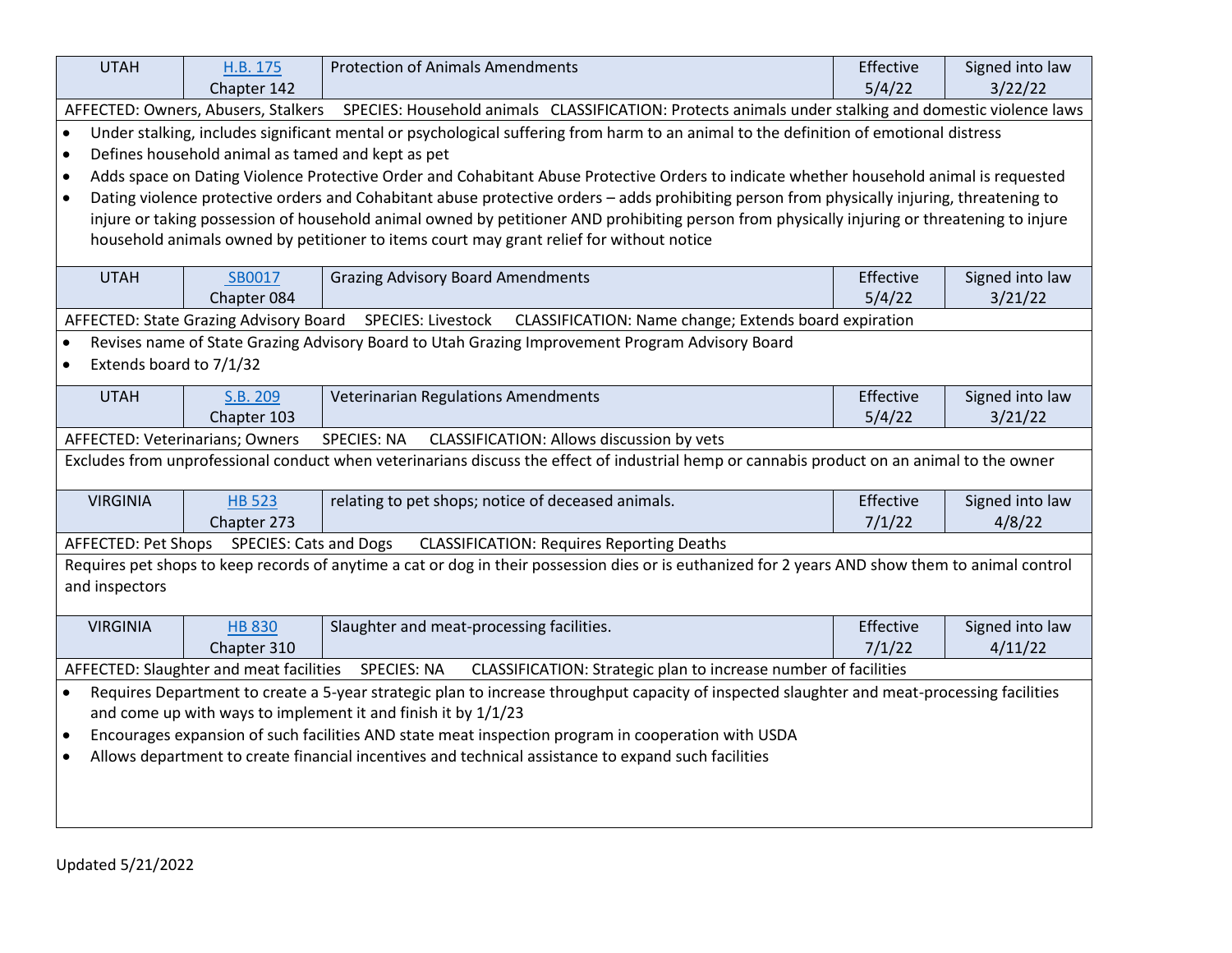| <b>VIRGINIA</b>                                                                                                                                     | HB 1273                          | Hunting with dogs; dogs to wear tags.                                                                                                                   | Effective                               | Signed into law |  |
|-----------------------------------------------------------------------------------------------------------------------------------------------------|----------------------------------|---------------------------------------------------------------------------------------------------------------------------------------------------------|-----------------------------------------|-----------------|--|
|                                                                                                                                                     | Chapter 651                      |                                                                                                                                                         | 7/1/22                                  | 4/11/22         |  |
| AFFECTED: Hunters                                                                                                                                   | <b>SPECIES: Hunting Dogs</b>     | <b>CLASSIFICATION: Requires tags</b>                                                                                                                    |                                         |                 |  |
| Requires hunting dogs to wear tags attached to their collar with owner name and number                                                              |                                  |                                                                                                                                                         |                                         |                 |  |
| <b>VIRGINIA</b>                                                                                                                                     | <b>HB 1330</b>                   | relating to duty to identify submitted animal; microchip.                                                                                               | Effective                               | Signed into law |  |
|                                                                                                                                                     | Chapter 387                      |                                                                                                                                                         | 7/1/22                                  | 4/11/22         |  |
|                                                                                                                                                     |                                  | AFFECTED: Veterinarian, Shelter, Releasing Agency, Owners SPECIES: Companion Animals                                                                    | CLASSIFICATION: Requires microchip scan |                 |  |
| $\bullet$                                                                                                                                           |                                  | Requires veterinarians, animal shelters and releasing agencies that release or receive companion animals for adoption or euthanasia to try to           |                                         |                 |  |
|                                                                                                                                                     |                                  | identify the owner if unidentified including unweaned companions able to be handled including scanning for microchip before disposition and             |                                         |                 |  |
|                                                                                                                                                     |                                  | to make reasonable effort to contact owner using most expedient method                                                                                  |                                         |                 |  |
| $\bullet$                                                                                                                                           |                                  | Requires keeping documentation of any reason an animal couldn't be scanned, scans that located or failed to find a chip, whether chip was               |                                         |                 |  |
|                                                                                                                                                     |                                  | registered to owner, and attempts to contact owner - must keep 30 days after disposition                                                                |                                         |                 |  |
| $\bullet$                                                                                                                                           |                                  | Requires veterinarians to notify local public shelter when taking possession of strays                                                                  |                                         |                 |  |
| $\bullet$                                                                                                                                           |                                  | Excludes transfer between vets, shelters or releasing agencies                                                                                          |                                         |                 |  |
| <b>VIRGINIA</b>                                                                                                                                     | <b>HB 1350</b>                   | relating to dealers; sale of dogs or cats for experimental purposes                                                                                     | Effective                               | Signed into law |  |
|                                                                                                                                                     | Chapter 94                       |                                                                                                                                                         | 7/1/22                                  | 4/5/22          |  |
|                                                                                                                                                     |                                  | AFFECTED: Dealers, Commercial dog breeders, Cat breeders for Research<br>SPECIES: Cats, Dogs                                                            |                                         |                 |  |
|                                                                                                                                                     |                                  | CLASSIFICATION: Prohibits sale for experimental purposes; Adds cat breeders for research                                                                |                                         |                 |  |
|                                                                                                                                                     |                                  | Adds cat breeders to those that are prohibited from importing for sale, selling, or offering for sale cats bred from USDA person with 1) direct         |                                         |                 |  |
|                                                                                                                                                     |                                  | or critical violation or a citation for 3+ indirect or noncritical violations in 2 years before obtaining cat OR 2) 2 consecutive no access to facility |                                         |                 |  |
|                                                                                                                                                     | citations prior to obtaining cat |                                                                                                                                                         |                                         |                 |  |
| $\bullet$                                                                                                                                           |                                  | Adds sale for experimental purposes to prohibition above for dealers, commercial dog breeders and cat breeders                                          |                                         |                 |  |
| $\bullet$                                                                                                                                           |                                  | Adds owner, director, officer, manager, operator, member of staff, or animal caregiver that may not serve under cat breeder convicted of                |                                         |                 |  |
| animal cruelty                                                                                                                                      |                                  |                                                                                                                                                         |                                         |                 |  |
| Defines dealers, commercial dog breeders and cat breeders as those that breed dogs or cats for regulated under federal law as research<br>$\bullet$ |                                  |                                                                                                                                                         |                                         |                 |  |
| animals                                                                                                                                             |                                  |                                                                                                                                                         |                                         |                 |  |
| <b>VIRGINIA</b>                                                                                                                                     | <b>SB 87</b>                     | relating to dealers; sale of dogs or cats for experimental purposes                                                                                     | Effective                               | Signed into law |  |
|                                                                                                                                                     | Chapter 95                       |                                                                                                                                                         | 7/1/22                                  | 4/5/22          |  |
|                                                                                                                                                     |                                  | AFFECTED: Dealers, Commercial dog breeders, Cat breeders for Research<br>SPECIES: Cats, Dogs                                                            |                                         |                 |  |
| CLASSIFICATION: Prohibits sale for experimental purposes; Adds cat breeders for research                                                            |                                  |                                                                                                                                                         |                                         |                 |  |
| SAME AS HB 1350                                                                                                                                     |                                  |                                                                                                                                                         |                                         |                 |  |
|                                                                                                                                                     |                                  |                                                                                                                                                         |                                         |                 |  |
|                                                                                                                                                     |                                  |                                                                                                                                                         |                                         |                 |  |
|                                                                                                                                                     |                                  |                                                                                                                                                         |                                         |                 |  |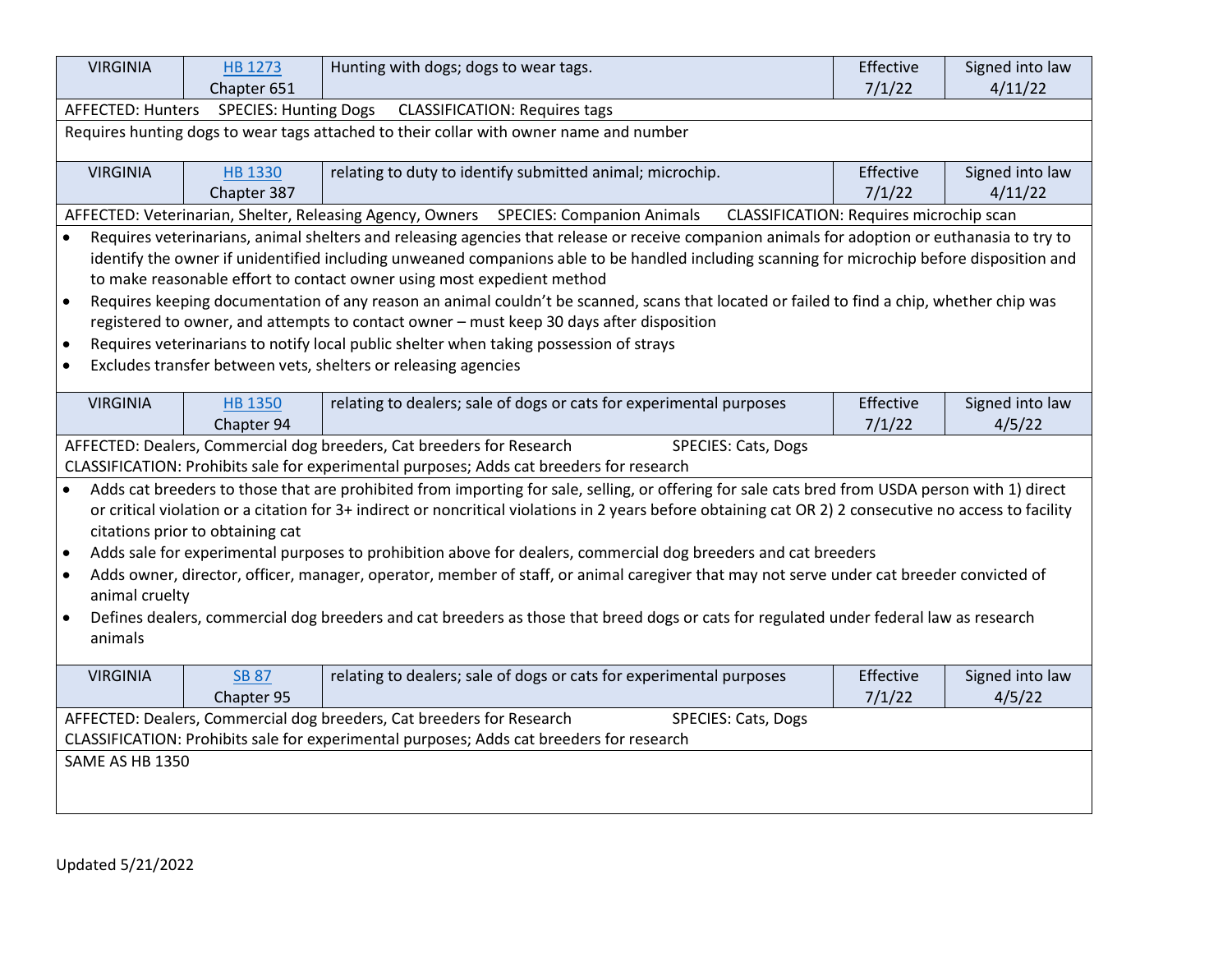| <b>VIRGINIA</b>                                                                                                                                                                       | <b>SB 88</b>                               | Breeders of cats and dogs; records of animals sold or transferred to                                                                           | Effective | Signed into law |  |
|---------------------------------------------------------------------------------------------------------------------------------------------------------------------------------------|--------------------------------------------|------------------------------------------------------------------------------------------------------------------------------------------------|-----------|-----------------|--|
|                                                                                                                                                                                       | Chapter 93                                 | animal testing facility.                                                                                                                       | 7/1/22    | 4/5/22          |  |
| AFFECTED: Breeders for Animal Testing Facility SPECIES: Cats and Dogs<br><b>CLASSIFICATION: Requires records</b>                                                                      |                                            |                                                                                                                                                |           |                 |  |
| $\bullet$                                                                                                                                                                             |                                            | Requires breeders of cats and dogs for animal testing facilities to keep records of purchases and acquisitions and those owned, possessed or   |           |                 |  |
|                                                                                                                                                                                       |                                            | held along with transports, euthanasia, sales and dispositions for 5 years                                                                     |           |                 |  |
| $\bullet$                                                                                                                                                                             |                                            | Records must include name/address/any USDA license of person acquired from, date acquired, name/address/any USDA license of person             |           |                 |  |
|                                                                                                                                                                                       |                                            | transferred to, USDA tag or tattoo assigned, description of animal, date and number of offspring, medical care and vaccines, date and method   |           |                 |  |
|                                                                                                                                                                                       |                                            | of disposition, number possessed for which there is no longer a need, number possessed with no longer a need offered for transfer to           |           |                 |  |
|                                                                                                                                                                                       | releasing agency for adoption              |                                                                                                                                                |           |                 |  |
|                                                                                                                                                                                       |                                            | Must allow inspection of records and submit quarterly summary                                                                                  |           |                 |  |
|                                                                                                                                                                                       |                                            |                                                                                                                                                |           |                 |  |
| <b>VIRGINIA</b>                                                                                                                                                                       | <b>SB 90</b>                               | relating to breeders of dogs and cats for animal testing facilities;                                                                           | Effective | Signed into law |  |
|                                                                                                                                                                                       | Chapter 91                                 | adoption of dogs and cats.                                                                                                                     | 7/1/22    | 4/5/22          |  |
|                                                                                                                                                                                       | <b>AFFECTED: Animal Testing Facilities</b> | SPECIES: Testing dogs and cats<br>CLASSIFICATION: Requires breeders to adopt animals not needed                                                |           |                 |  |
|                                                                                                                                                                                       |                                            | Adds breeders of dogs and cats for animal testing facilities that no longer need them to those that must offer release to releasing agency for |           |                 |  |
|                                                                                                                                                                                       |                                            | adoption or adopt through private placement and for institutions of higher learning to develop own programs                                    |           |                 |  |
| $\bullet$                                                                                                                                                                             |                                            | Adds breeders to those may enter agreements with releasing agencies                                                                            |           |                 |  |
|                                                                                                                                                                                       |                                            |                                                                                                                                                |           |                 |  |
| <b>VIRGINIA</b>                                                                                                                                                                       | <b>SB 249</b>                              | relating to sexual abuse of animals; penalty                                                                                                   | Effective | Signed into law |  |
|                                                                                                                                                                                       | Chapter 594                                |                                                                                                                                                | 7/1/22    | 4/11/22         |  |
| AFFECTED: Abusers                                                                                                                                                                     | SPECIES: All vertebrates                   | <b>CLASSIFICATION: Bans sexual abuse</b>                                                                                                       |           |                 |  |
|                                                                                                                                                                                       | New law banning sexual abuse of animals    |                                                                                                                                                |           |                 |  |
|                                                                                                                                                                                       |                                            |                                                                                                                                                |           |                 |  |
| <b>VIRGINIA</b>                                                                                                                                                                       | <b>SB 279</b>                              | Vicious dogs.                                                                                                                                  | Effective | Signed into law |  |
|                                                                                                                                                                                       | Chapter 614                                |                                                                                                                                                | 7/1/22    | 4/11/22         |  |
|                                                                                                                                                                                       |                                            | AFFECTED: Owners, Law Enforcement, Animal Control SPECIES: Vicious Dogs<br><b>CLASSIFICATION: Revises hearing deadlines</b>                    |           |                 |  |
|                                                                                                                                                                                       |                                            | Requires law enforcement or animal control located in jurisdiction where vicious dog resides or in the jurisdiction where an act took place to |           |                 |  |
| apply to magistrate in the jurisdiction to issue a summons for owner to appear before general district court for a dog believed to be vicious                                         |                                            |                                                                                                                                                |           |                 |  |
| Requires evidentiary hearing to be held within 30 days of summons except with good cause                                                                                              |                                            |                                                                                                                                                |           |                 |  |
| Requires appeals to be heard in 30 days except with good cause                                                                                                                        |                                            |                                                                                                                                                |           |                 |  |
|                                                                                                                                                                                       |                                            |                                                                                                                                                |           |                 |  |
| <b>VIRGINIA</b>                                                                                                                                                                       | <b>SB 604</b>                              | relating to animal cruelty; companion animals; penalty                                                                                         | Effective | Signed into law |  |
|                                                                                                                                                                                       | Chapter 92                                 |                                                                                                                                                | 7/1/22    | 4/5/22          |  |
| AFFECTED: Research                                                                                                                                                                    |                                            | <b>CLASSIFICATION: Revises definition</b>                                                                                                      |           |                 |  |
| <b>SPECIES: Companion Animals</b><br>Replaces the exclusion of research animals from definition of companion animals to exclude all animals actively engaged in scientific or medical |                                            |                                                                                                                                                |           |                 |  |
| experimentation                                                                                                                                                                       |                                            |                                                                                                                                                |           |                 |  |
|                                                                                                                                                                                       |                                            |                                                                                                                                                |           |                 |  |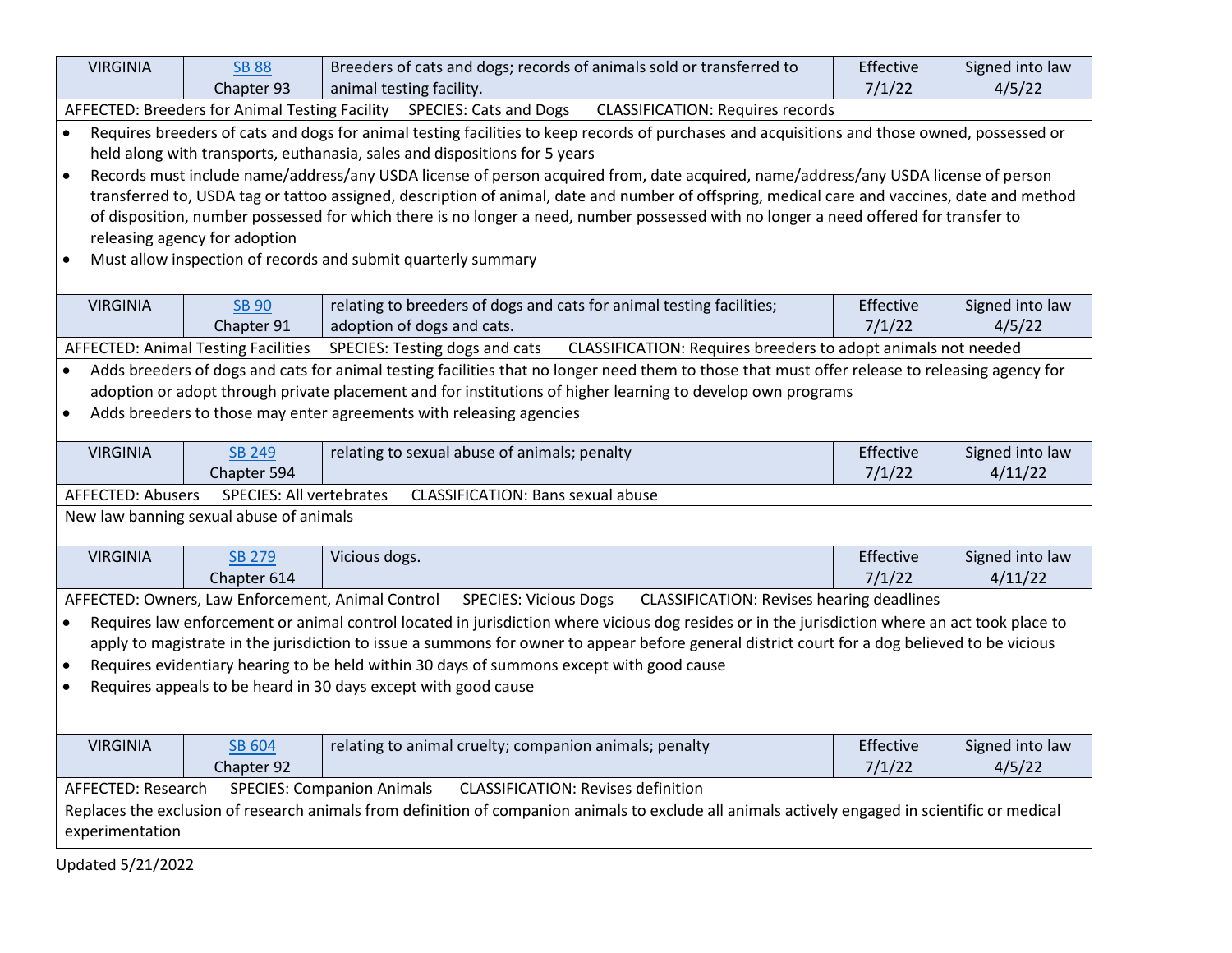| <b>VIRGINIA</b>                                                                                   | <b>SB 726</b>                                     | Slaughter and meat-processing facilities; expanding facilities through                                                                     | Effective   | Signed into law |  |  |
|---------------------------------------------------------------------------------------------------|---------------------------------------------------|--------------------------------------------------------------------------------------------------------------------------------------------|-------------|-----------------|--|--|
|                                                                                                   | Chapter 311                                       | strategic planning, etc.                                                                                                                   | 7/1/22      | 4/11/22         |  |  |
|                                                                                                   | AFFECTED: Slaughter and meat facilities           | <b>SPECIES: NA</b><br>CLASSIFICATION: Strategic plan to increase number of facilities                                                      |             |                 |  |  |
| SAME AS HB 830                                                                                    |                                                   |                                                                                                                                            |             |                 |  |  |
| <b>WASHINGTON</b>                                                                                 | SB 5624                                           | Extending the expiration date of certain sections of chapter 92, Laws                                                                      | Effective   | Signed into law |  |  |
|                                                                                                   | Chapter 158                                       | of 2019, regarding livestock identification.                                                                                               | 6/9/22      | 3/24/22         |  |  |
| AFFECTED: Owners                                                                                  | SPECIES: Livestock                                | <b>CLASSIFICATION: Extends Expiration</b>                                                                                                  |             |                 |  |  |
| $\bullet$                                                                                         |                                                   | Extends expiration of livestock identification law to 7/1/24                                                                               |             |                 |  |  |
|                                                                                                   |                                                   | Extends expiration of annual livestock inspection report to 7/1/24                                                                         |             |                 |  |  |
| <b>WEST VIRGINIA</b>                                                                              | <b>HB 4050</b>                                    | Defining terms related to livestock trespassing                                                                                            | Effective   | Signed into law |  |  |
|                                                                                                   | Chapter 8                                         |                                                                                                                                            | 6/9/22      | 3/28/22         |  |  |
| AFFECTED: Landowners, Owners                                                                      |                                                   | SPECIES: Livestock<br>CLASSIFICATION: Allows owner to retrieve; defines livestock                                                          |             |                 |  |  |
|                                                                                                   |                                                   | Requires landowner of property that livestock trespasses on to allow owner to retrieve livestock after contacting them                     |             |                 |  |  |
|                                                                                                   |                                                   | Defines livestock as bovine, equine, porcine, ovine or caprine specie, domestic poultry, peafowl, guineafowl, leporidae, camelid, emu, and |             |                 |  |  |
| captive cervid                                                                                    |                                                   |                                                                                                                                            |             |                 |  |  |
|                                                                                                   |                                                   |                                                                                                                                            |             |                 |  |  |
| <b>WEST VIRGINIA</b>                                                                              | <b>SB 334</b>                                     | Authorizing miscellaneous agencies and boards to promulgate rules                                                                          | Effective   | Signed into law |  |  |
|                                                                                                   | Chapter 171                                       |                                                                                                                                            | Immediately | 3/30/22         |  |  |
| <b>AFFECTED: Various</b><br><b>SPECIES: Various</b><br><b>CLASSIFICATION: Adopts agency rules</b> |                                                   |                                                                                                                                            |             |                 |  |  |
|                                                                                                   |                                                   | Bundled various rules adopted by agencies into this bill and approves them including:                                                      |             |                 |  |  |
|                                                                                                   |                                                   |                                                                                                                                            |             |                 |  |  |
|                                                                                                   | Feeding of Untreated Garbage to Swine             |                                                                                                                                            |             |                 |  |  |
| <b>Commercial Feed</b>                                                                            |                                                   |                                                                                                                                            |             |                 |  |  |
|                                                                                                   | Livestock Care Standards as amended               |                                                                                                                                            |             |                 |  |  |
|                                                                                                   |                                                   |                                                                                                                                            |             |                 |  |  |
| <b>WEST VIRGINIA</b>                                                                              | <b>HB 4570</b>                                    | To allow veterinary telehealth in West Virginia with out of state                                                                          | Effective   | Signed into law |  |  |
|                                                                                                   | Chapter 212                                       | providers                                                                                                                                  | 6/8/22      | 3/28/22         |  |  |
| AFFECTED: Veterinarians, Owners                                                                   |                                                   | <b>SPECIES: NA</b><br><b>CLASSIFICATION: Allows telehealth</b>                                                                             |             |                 |  |  |
|                                                                                                   |                                                   | Creates various rules for practicing veterinary medicine using telehealth with out-of-state providers                                      |             |                 |  |  |
| <b>WEST VIRGINIA</b>                                                                              | <b>SB723</b>                                      | Making supplementary appropriation to the Department of Agriculture                                                                        | Effective   | Signed into law |  |  |
|                                                                                                   | Chapter 36                                        | - West Virginia Spay Neuter Assistance Fund                                                                                                | Immediately | 3/18/22         |  |  |
|                                                                                                   | AFFECTED: Spay Neuter Assistance Fund SPECIES: NA | <b>CLASSIFICATION: Makes Appropriation</b>                                                                                                 |             |                 |  |  |